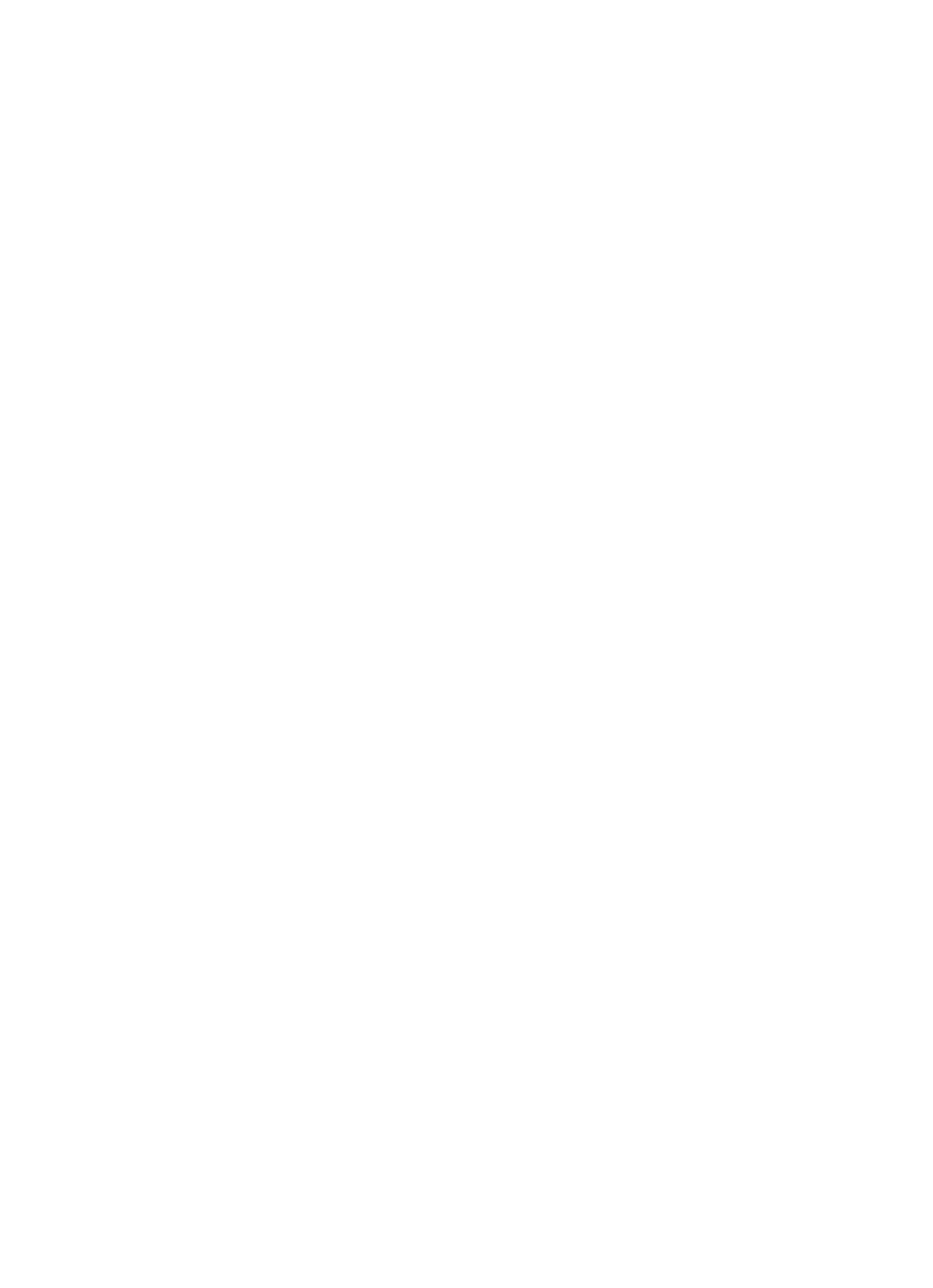# CHAPTER 1

# **River Conservation: Going against the Flow to Meet Global Challenges**

Sergi Sabater, Arturo Elosegi and David Dudgeon

*Conservation is a state of health in the land. The land consists of soil, water, plants and animals, but health is more than a sufficiency of these components. It is a state of vigorous self-renewal in each of them and in all collectively. […] Land is an organism and conservation deals with its functional integrity, or health.*

Aldo Leopold, 1949

Rivers are among the most diverse and threatened ecosystems on Earth, as they are impacted by increasing human pressures. Because rivers provide essential goods and services, conservation of these ecosystems is a requisite for sustainable development. Therefore, we must seek ways to conserve healthy rivers and to restore degraded ones.

#### **1.1. Global change and implications for freshwater ecosystems**

The Earth's human population reached 7 billion people on October 31, 2011 according to the United Nations (2010 Revision of the World Population Prospects), and is projected to rise to 10 billion by 2083. Despite some uncertainties in the precise rate of increase and consequent scenarios of future change, the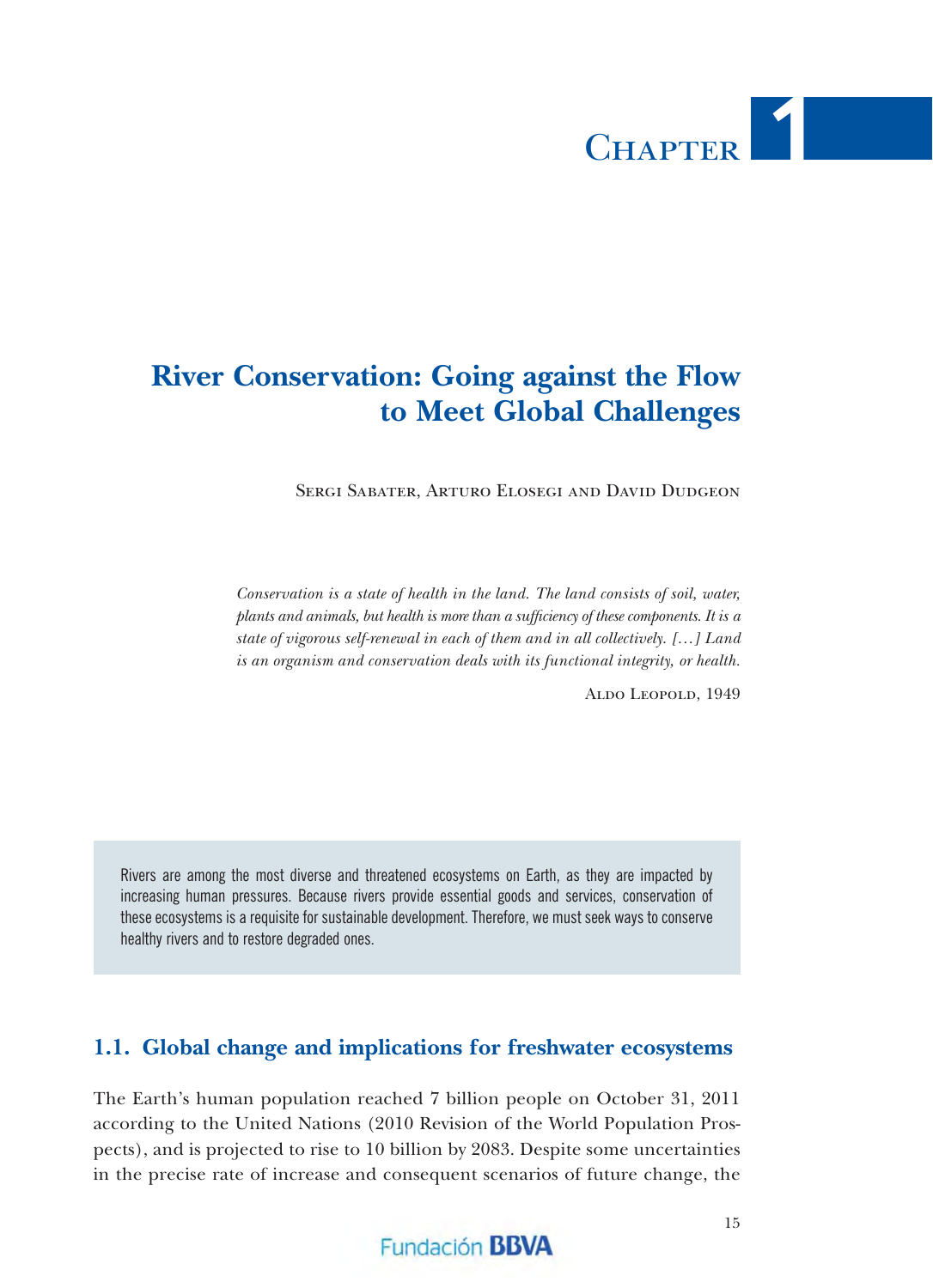rapid growth of humans is profoundly altering the Earth system and the biodiversity it supports. The local impacts of anthropogenic activities are not evenly distributed: only 1/8 of all humans live south of the Equator, whereas 50% are concentrated between latitudes 20˚N and 40˚N (Kummu and Varis, 2011) where the landscape and natural habitats have been irreversibly transformed by agriculture and urbanization, and there is intense competition for water resources.

The human footprint upon the planet does not solely depend on the number of people. The per capita use of resources, energy and space have profound impacts on the pressure imposed by a given number of people. For instance, average energy use increased 39% worldwide between 1990 and 2008, resulting in large increases in emissions of  $\mathrm{CO}_2$ . The largest share of that growth was in the so-called emergent economies (the BRIC countries), where the increase ranged between 70 and 170%. Overall, the European countries, the US, Australia and other large economies are avid consumers of energy, mainly in the form of coal, oil and gas, and hence also make major contributions to greenhouse gas emissions. This extraordinary use of fossil fuel resources is leading to a global transformation of the Earth and its atmosphere and climate that is without precedent.

The impact of humans on the global environment has given rise to the term "Anthropocene", referring to a new, post-Holocene epoch when planetary changes are driven mainly by human activities. This term was promulgated by the Nobel



Fundación **BBVA** 

**Figure 1.1:**

A headwater stream in the Spanish Pyrenees. Headwater streams are by far the most abundant type of river in the world and, in total, they harbour a significant proportion of freshwater biodiversity, including many highly-specialised species. Such streams have strong links to the surrounding landscape, with important consequences for habitat conditions and the availability and type of food resources

16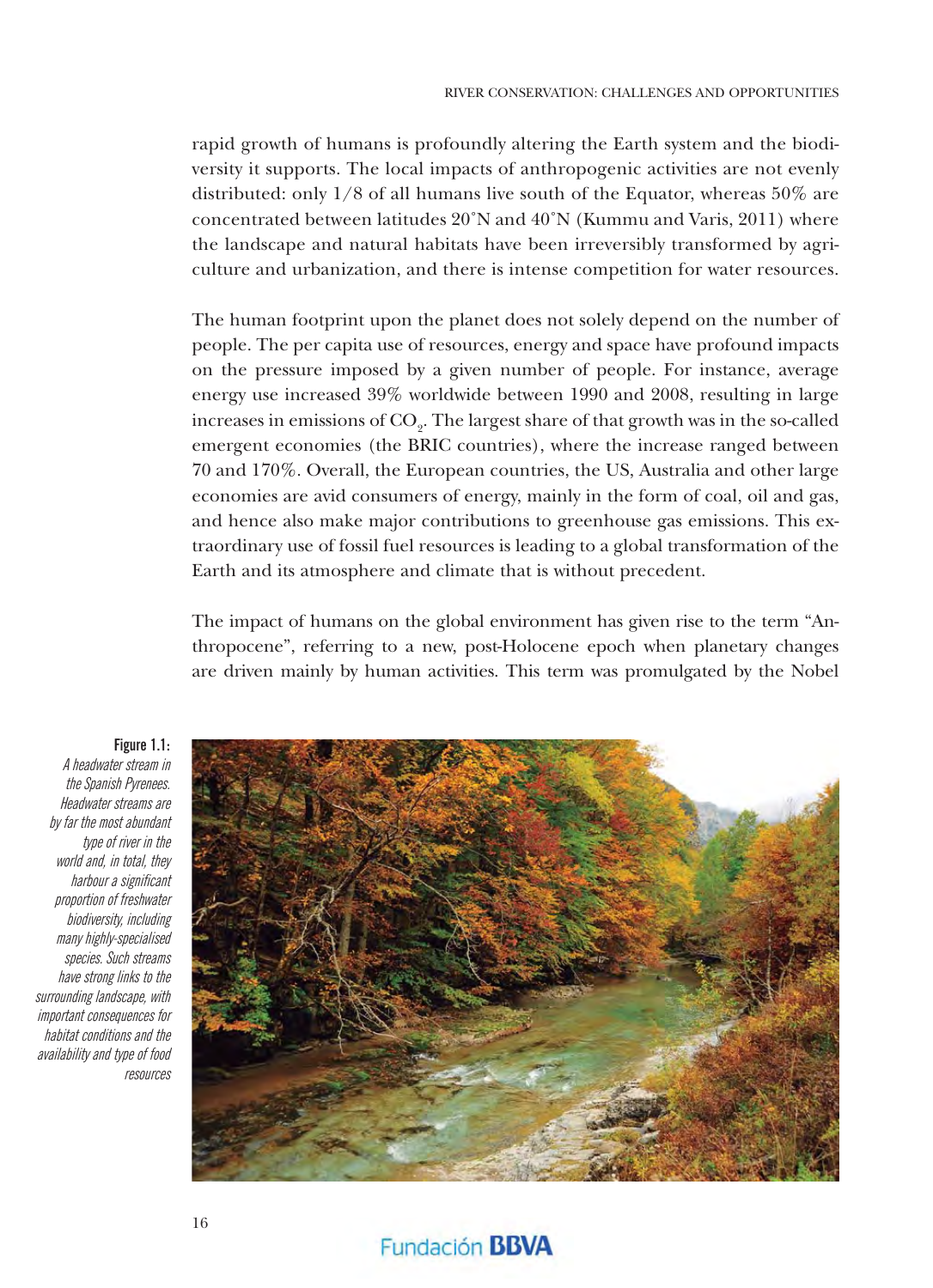#### **Key concepts in conservation**

**Biodiversity** is a contraction of the wording "biological diversity", and thus, refers to the variability among living organisms, including all levels from genes to species and ecosystems. Biodiversity is the result of over 3 billion years of evolution, and ultimately is responsible for many of the characteristics that make this planet habitable, as for instance, the oxygen in the atmosphere, which is produced by plants and other photosynthetic organisms.

Human activities are transforming and degrading natural habitats at an increasing speed, resulting in **biodiversity loss** and often in the destruction of entire ecosystems. Increasing awareness of such problems gave rise to the development of **conservation biology**, or the scientific study of the status of biodiversity with the aim of protecting species, their habitats, and ecosystems from extinction. Conservation biology, thus, is part of a broader movement that aims to conserve nature and the quality of the environment as a way to ensure the well-being of oncoming generations, as well as to protect the intrinsic values of biodiversity.

Nature conservation can operate at different levels. Some actions focus on conserving **populations**, such as preventing overexploitation of a fish species; others focus on the **habitats** where these populations live, for instance, providing gravel beds as spawning areas for fish; still others focus on **ecosystem processes**, such as encouraging the growth of aquatic plants that can enhance water purification.

Prize-winning chemist Paul Crutzen, who argued that the effects of anthropogenic activities on the Earth's atmosphere were sufficiently important to mark the onset of a new geological epoch. While there is some controversy regarding the precise onset of the Anthropocene (some consider it began in the Neolithic period with the invention of agriculture, others associate its origins with the Industrial Revolution), its implications are evident from the ever-growing atmospheric burden of greenhouse gasses  $(CO_2, N_2O, CH_4...)$ , in the vast amounts of resources appropriated by humans, in the extensive modification of land apportioned to provision of food and other needs, and in changes in the global cycles of water, nutrients and other materials, where the human contributions to the global systems far exceed those attributable to natural processes. As Steffen et al. (2007) have demonstrated, we are in the midst of a phase dubbed "the great acceleration" of population growth and resource use (Figure 1.2); quite evidently, however, this increase cannot proceed indefinitely on a finite planet. The question is not whether it will cease, but when this will happen and what will bring it about. In the immediate future, however, the human ecological footprint and hence the area of land and sea needed to supply the resources we consume and to assimilate our resulting waste, will continue to grow to the detriment of natural habitats and the biodiversity they support.

#### **Box 1.1**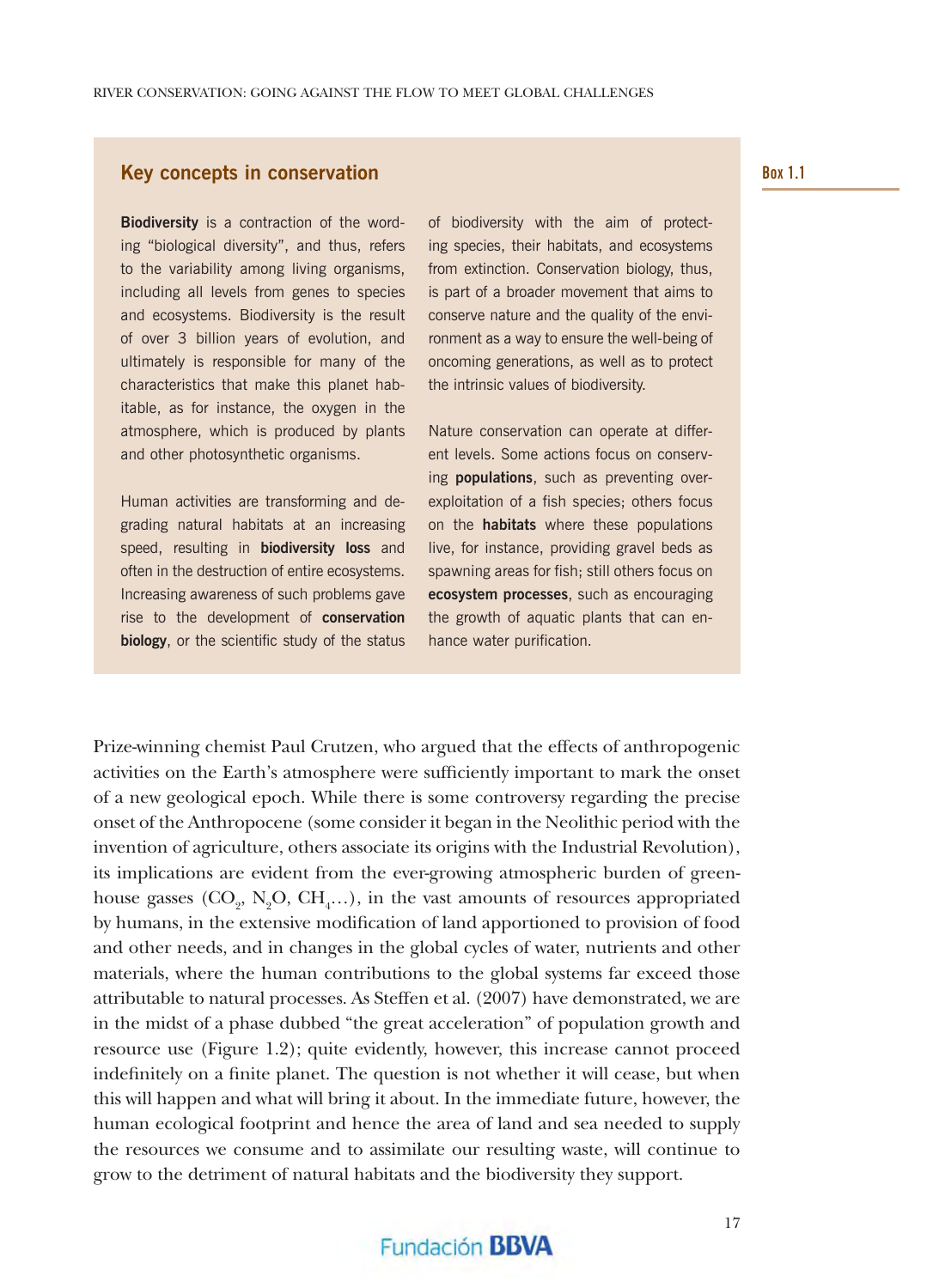#### **Figure 1.2:** The dramatically increasing use of resources during the Anthropocene, treated here as marked by the onset of the Industrial Revolution. Global population growth is shown also



*Source:* Adapted from Steffen et al. (2007).

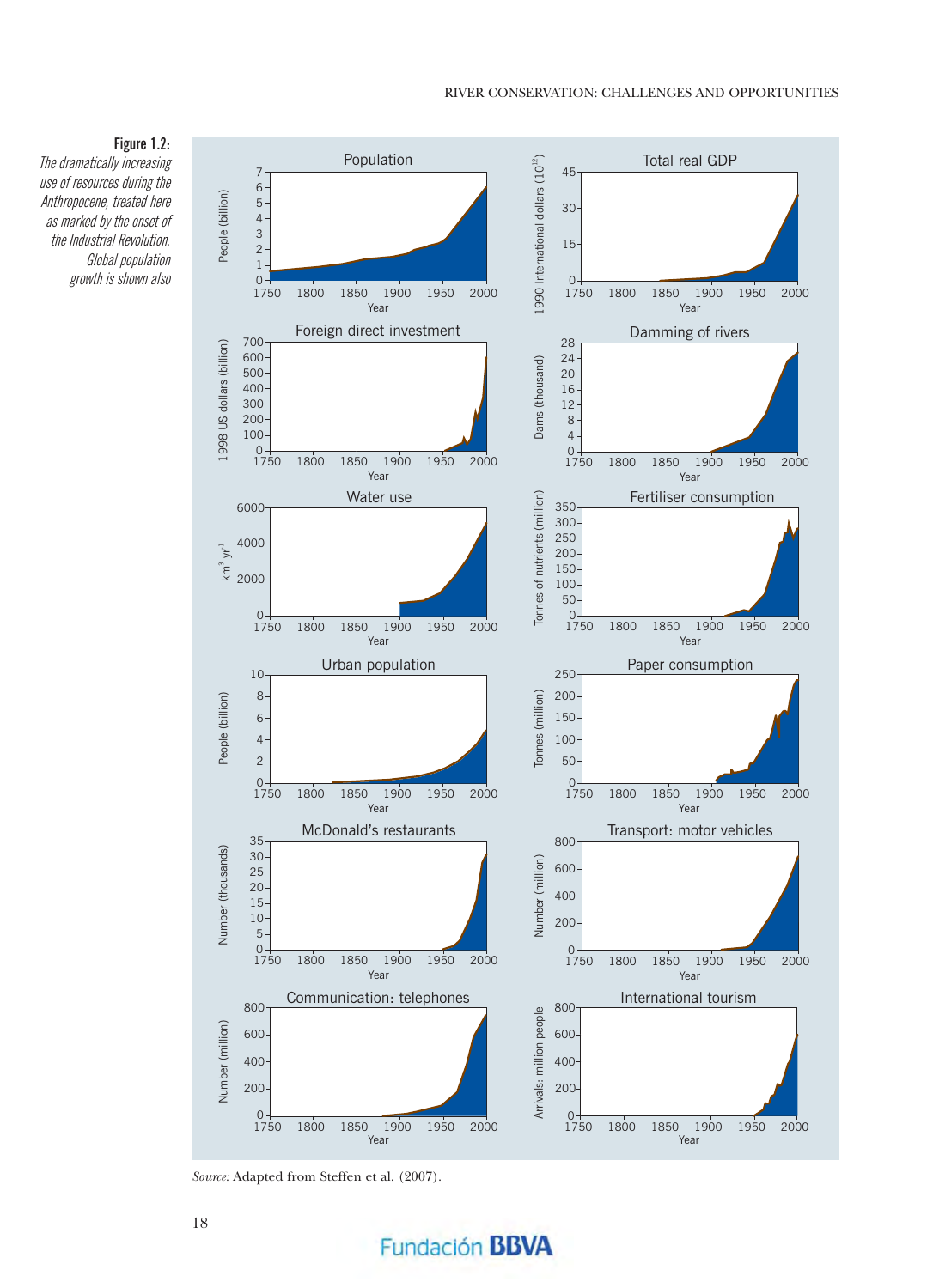The impacts of human activities on the Earth have the potential to be reversible, so long as we do not transgress certain thresholds of sustainability. Unfortunately, some appear to have been crossed already. Of special concern are the effects on biodiversity and on global nitrogen cycling (Rockström et al. 2009). These and other human impacts are not transient and, instead, represent new "baseline settings" for ecosystems and the context in which conservation and management of endangered species must be addressed. Inland waters, and rivers in particular, may be especially vulnerable to Anthropocene impacts because of their strategic position within the global water cycle where they link the atmosphere, soil processes, the biological water in living plants and animals, and the oceans (Meybeck 2003). Maintaining the health of rivers in the Anthropocene world will be challenging: there is hope – but our credit is not unlimited.

#### **1.2. An atlas of global change**

While it is indisputable that the global environment is changing, there are large differences between regions regarding the rate, intensity and the nature of change. The tropics, which harbour some of the most diverse and least-known ecosystems in the world, suffer high rates of habitat destruction, often associated with rapid increases in human population. Elsewhere, in parts of North America and Europe, for example, there have even been improvements in the state of the environment, as a result of large investment in environmental policies and implementation of relevant legislation. Note that on a global scale this does not always result in a net gain, since local improvements may be brought about by relocation of highly-impacting activities to countries where environmental standards are less strict.

Regarding rivers, the implementation of the Water Framework Directive in the European Union countries, or the Clean Water Act in the US, represent landmarks in sustainable management, although concerns about water quality remain. Water management is a priority for some developed countries, where human needs for water have been secured in most places. However, water security is often brought about by economic investment in water treatment, rather than by prevention of impacts on freshwater ecosystems, and the result is a gradual depletion of biodiversity (Vörösmarty et al.  $2010$ ). In this field the success of legislation, such as the EU Habitat Directive, has been much more limited, because improvements in water quality have not been matched by biodiversity gains.

Elsewhere, however, the effectiveness of technologies is compromised in many countries by lack of enforcement of legislation, widespread corruption, or the tendency to prioritise economic development over environmental protection. Countries with emerging economies often repeat the past errors of states with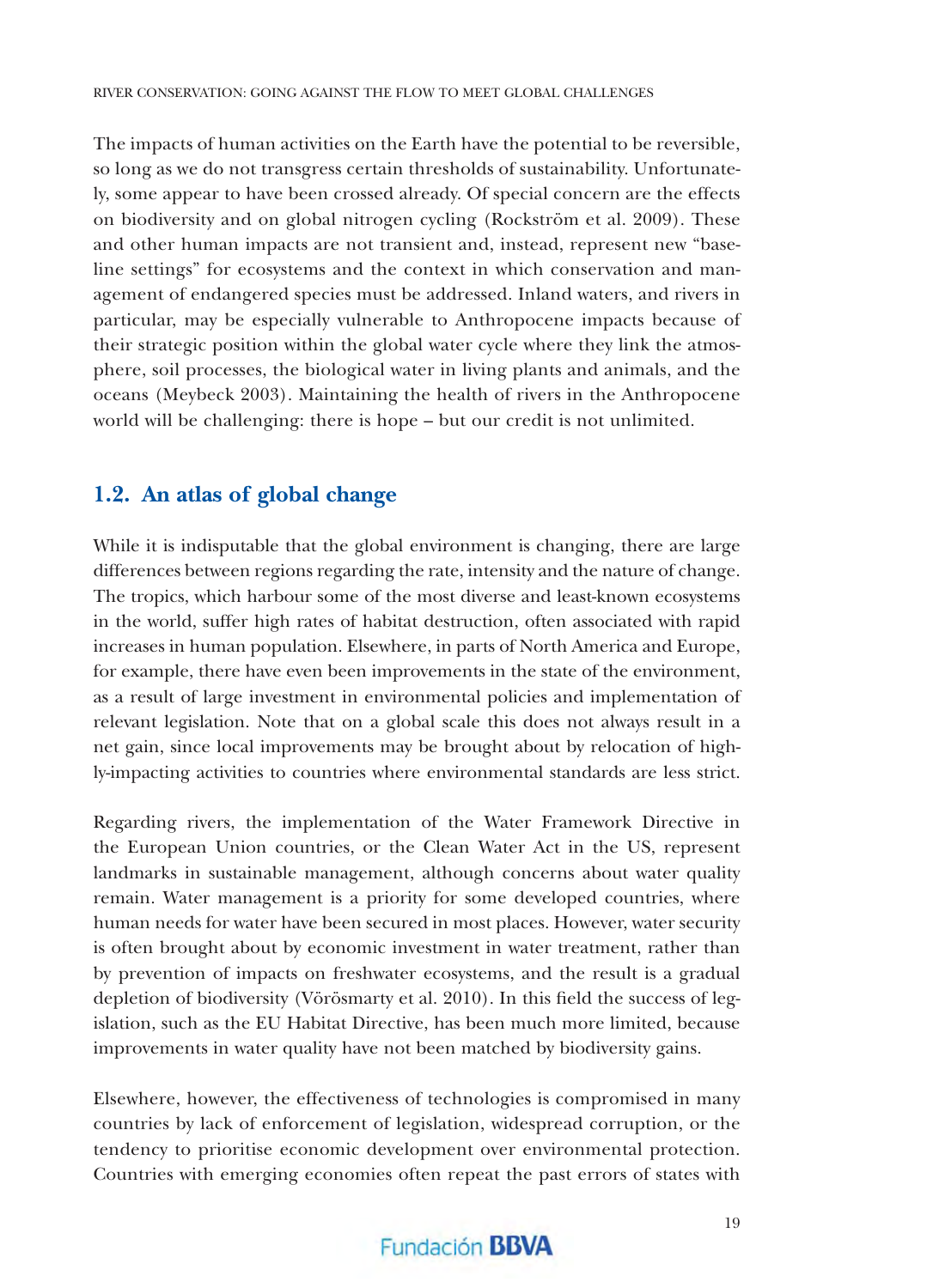#### RIVER CONSERVATION: CHALLENGES AND OPPORTUNITIES



#### **Figure 1.3:**

A tropical river meanders through the plains of the Amazon basin. Tropical rivers have rich and distinctive biodiversity that, among other things, sustains productive fisheries but, in many places, is currently threatened by ongoing and planned changes to the environment. Lowland rivers are tightly linked to their floodplains, which host rich terrestrial biodiversity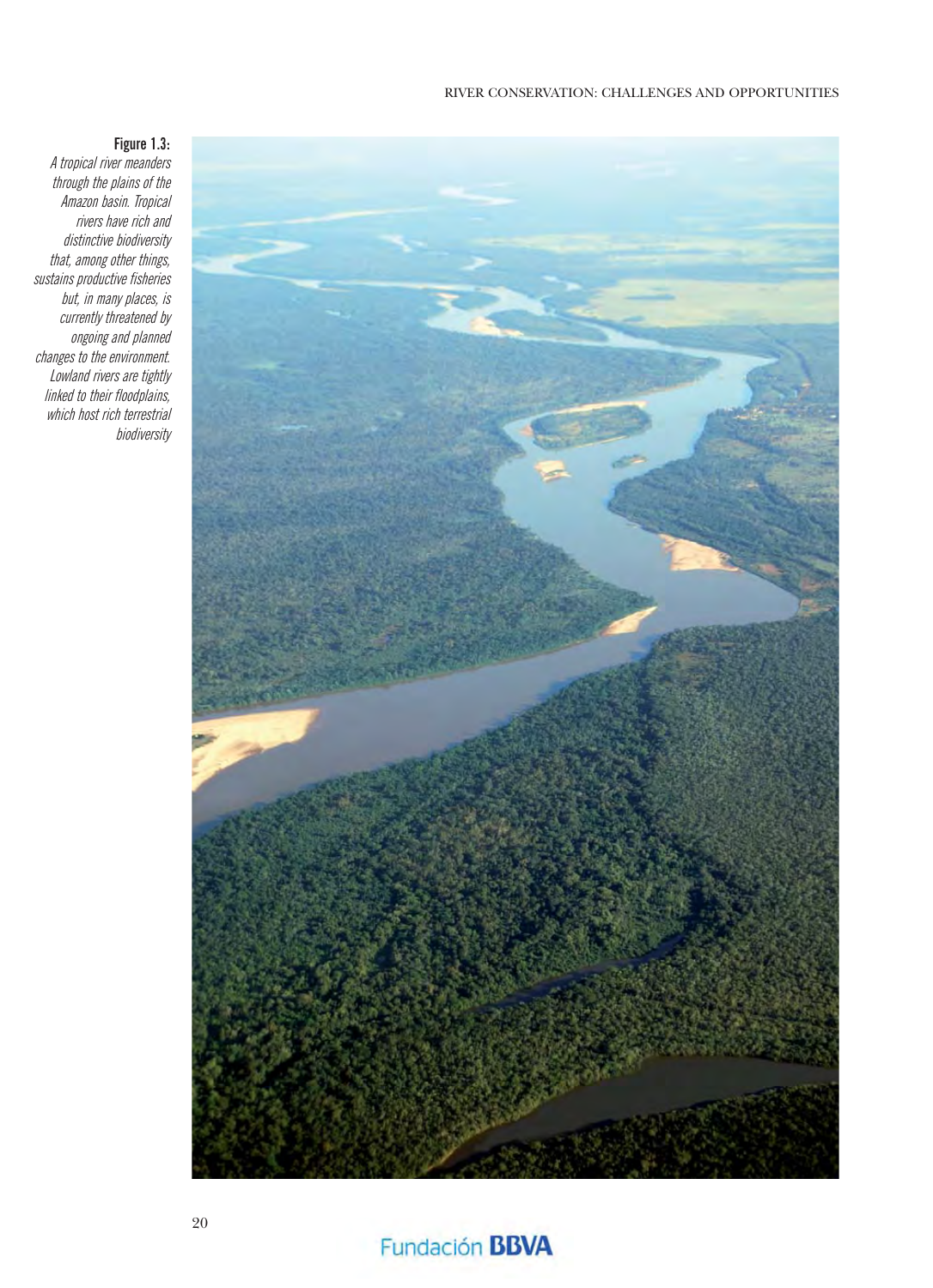relatively developed economies, with environmental issues ranking low in lists of national priorities.

Because water is a multi-user resource, societal and political interests often become entangled with river management and conservation, as the paradigmatic case of the Iberian Peninsula shows. In particular, parts of Spain and Portugal with a Mediterranean climate tend to experience water scarcity. For instance, in some of the Atlantic catchments water demand is less than 10% of water availability, but the ratio may be as high as 220% in Mediterranean catchments (Sabater 2008). This disparity is maintained by large-scale water transfers between the two regions. Even so, rivers in Mediterranean areas can dry out during extended periods of the year, with dramatic consequences for ecosystems and biodiversity. Thus, the water issue becomes a conflict between human uses and nature conservation, with the usual outcome that consideration about which human uses to satisfy take precedence, whatever the cost for nature. In short, nature does not receive the consideration enjoyed by human stakeholders when it comes to decisions over river water allocation.

The conflict for water for between humans and nature is especially evident in some nations affected by structural deficits. Inadequate management of rivers leads to misery and suffering as a consequence of poor sanitation, water-borne diseases, and flooding. Rural and urban areas often differ greatly in their water availability and safety, which adds to regional inequalities. It will be a significant challenge to meet the legitimate aspirations of growing human populations for a clean, readily-available supply of water, without compromising the water needs of ecosystems and nature.

Irrespective of regional variations, the Earth is changing as a consequence of growing human population and resource consumption. Although there have been a number of advances in nature conservation, many of them are currently threatened by the ongoing global financial crisis, since economic uncertainty tends to push conservation issues down policy agendas. Overall, the annual litany of threatened species added to the IUCN Red List shows the failure of the conservation movement to convince society of the importance of conserving nature, whereas the current economic model drives environmental degradation and loss of natural capital. In the context of a society where consumption is viewed as an essential component of economic "business is usual", nothing is durable and individualism is at stake, preservation of common goods such as biodiversity tend to rank very low in the priorities of most people.

A fundamental change in attitude will be necessary to reverse the Anthropocene trend of environmental degradation and biodiversity loss in inland waters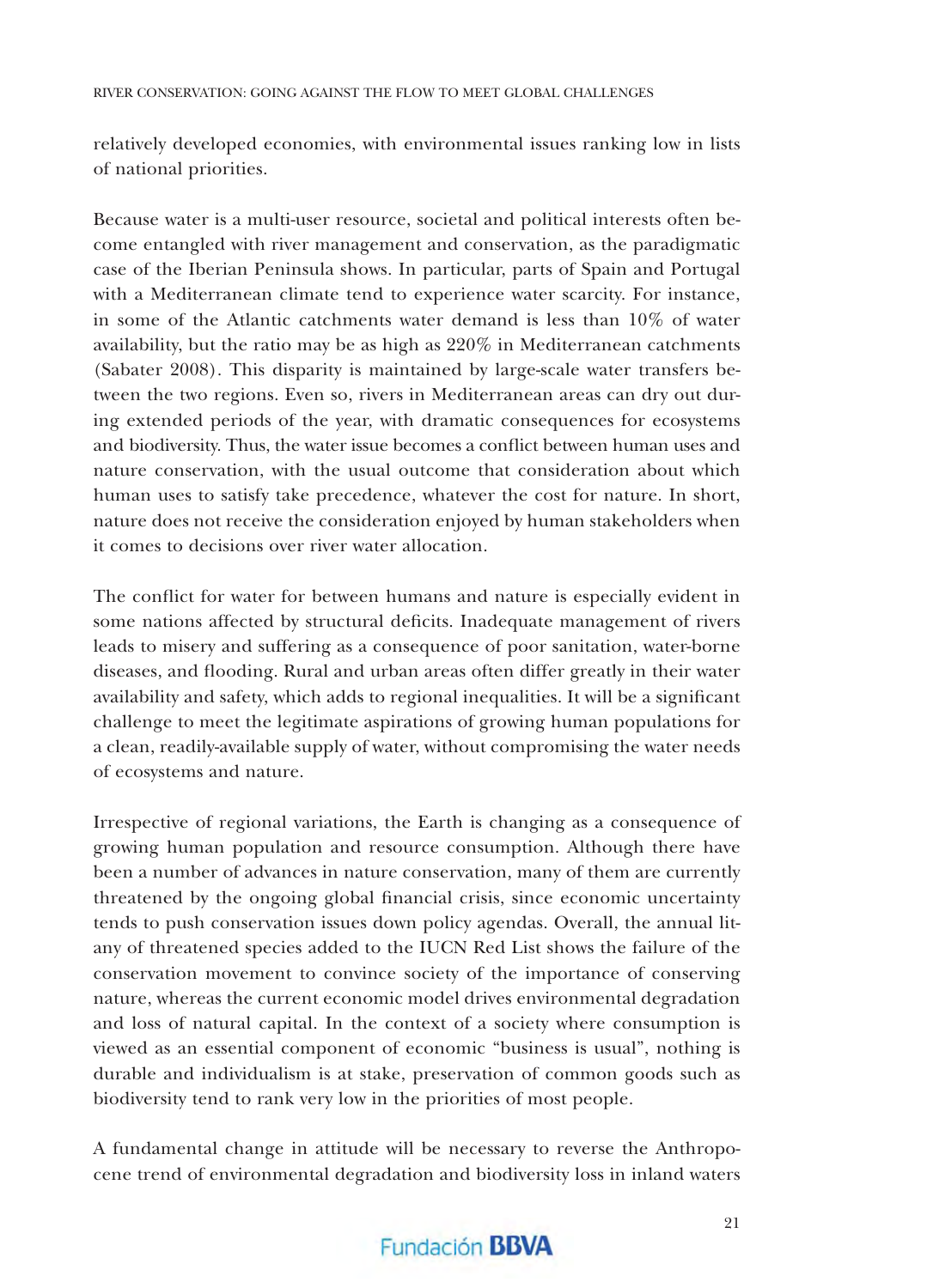#### **Figure 1.4:**

A highly degraded stream flowing through Fes, Morocco, exemplifies the close relationship between human wellbeing and river health



in general, and rivers in particular. This is what we mean by going against the flow. Thus this book not only concerns facts and figures relating to river ecosystems, it is also a book about human attitudes towards nature, and ultimately a book setting out our responsibility for managing and conserving nature for future generations.

#### **1.3. Why is it important to conserve rivers?**

Inland waters are perhaps the most endangered ecosystems on Earth. The decline in freshwater biodiversity is far greater than that in terrestrial or marine ecosystems (Chapter 6), and is attributable to their high species richness in a small area. Dudgeon et al. (2006) report that that  $40\%$  of the total fish diversity and one third of global vertebrate diversity (i.e. including amphibians, reptiles and mammals) inhabit freshwater ecosystems, which cover only 0.8% of the Earth surface and represent less than 0.01% of the world's water. Rivers alone constitute an even smaller fraction of this: 0.0002% of all water.

Why is it important to conserve rivers? To the well motivated person, the answer seems obvious: it is in our own best interests, and in the common interest, for us to

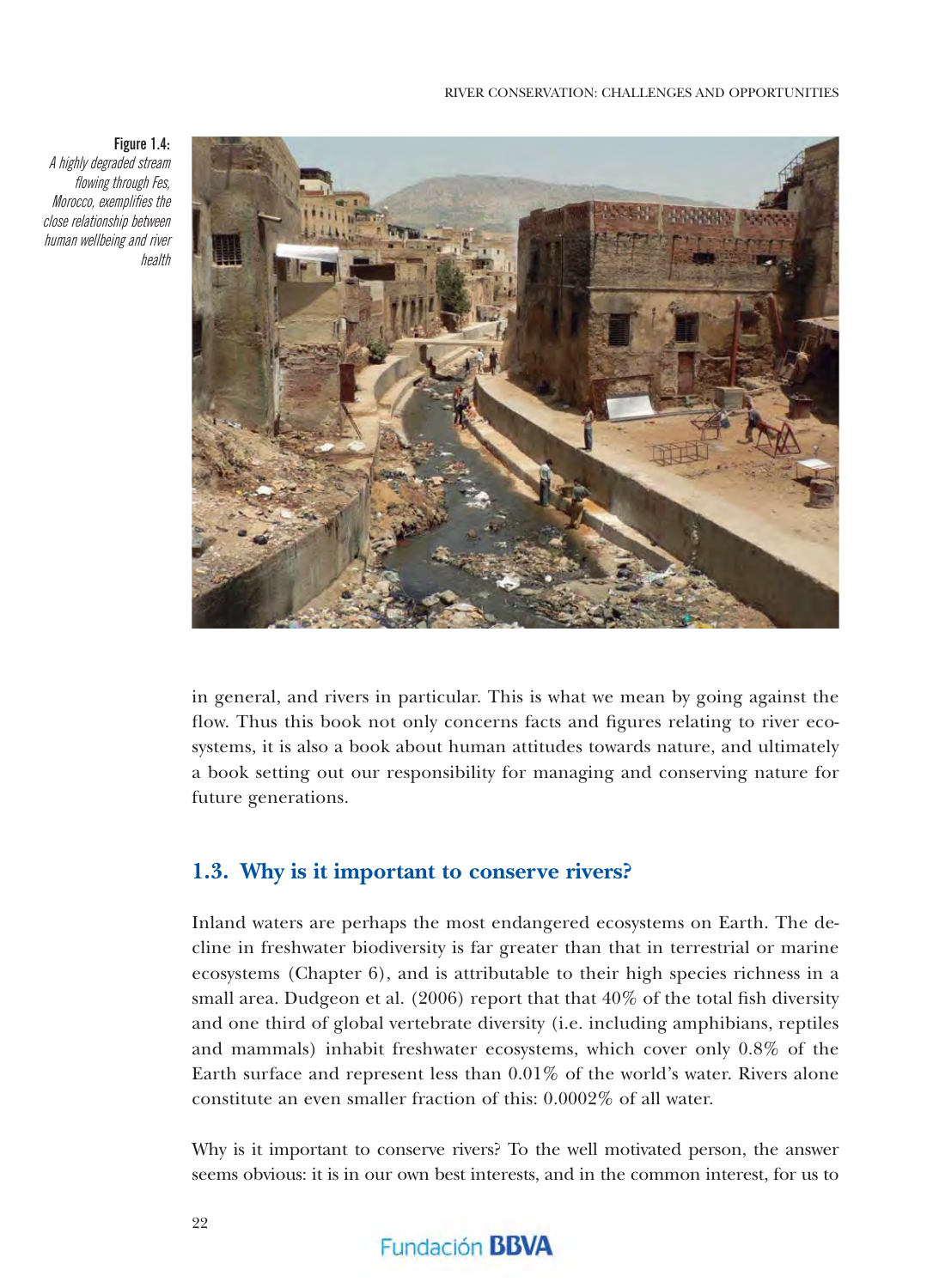do so. Nevertheless, despite efforts from the conservation movement, and despite the increasing number of laws and international treaties to conserve nature, the Earth's biodiversity and ecosystems – and rivers in particular – continue to be progressively degraded. While conflicts between humans and nature over water may appear irreconcilable, they are not, simply because healthy rivers are essential to society.

Rivers host a surprisingly large fraction of planetary biodiversity relative to their areal extent and volume, and biodiversity provides the life-support system for humans. Some of the biodiversity values are consumptive, that is, they provide resources that can be exploited: river fisheries, forming the base of many local economies, is an obvious example. River biodiversity is also the source of other cultural and recreational benefits (e.g. tourism) that do not depend on exploitation. More fundamental values of river biodiversity are related to the provision of ecosystem services: water purification, transport and transformation of organic matter and other materials, nutrient cycling, flood control, and others. In any case, the sustainable use of these resources is only possible if we maintain rivers in good health (Box 1.2: see also Chapter 11).

#### **Key concepts in river science**

People tend to think of rivers as one-way pipes that transfer water from land to the sea, or from mountaintops to coastline. This is a gross oversimplification. **Rivers** are **ecosystems** that transport and process water and other materials, dissolved and particulate, organic and inorganic; such materials are derived from river drainage basins or catchments. Rivers are **hierarchically organized**: tributaries merge and create wider, deeper and newer tributaries with higher water volume, and so on. Water travels downstream and therefore effects are also transmitted downstream. This hierarchy also applies to the biological components of the ecosystem. Rivers host diverse **biological communities** distributed within a series of extremely complex **habitats** along the river course and in different parts of its channel. Because of the hierarchical arrangement,

biological communities exhibit longitudinal transitions along the river; these are predictable in general terms, but their details depend on specific features of individual rivers. This longitudinal transition of species complement is one reason why rivers sustain so much biodiversity. In turn, this biodiversity constitutes a valuable **resource** for humans, with benefits that include provision of fisheries, shrimps, molluscs and edible plants.

Like all ecosystems, rivers are characterized by their **structure and functioning**. River structure is determined by features such as channel form, current speed, flow volume and water quality, and also by the composition and abundance of the biological communities they harbour (microbes, plants, invertebrates, fishes and so on). Their interactions and combined activities give rise to

#### **Box 1.2**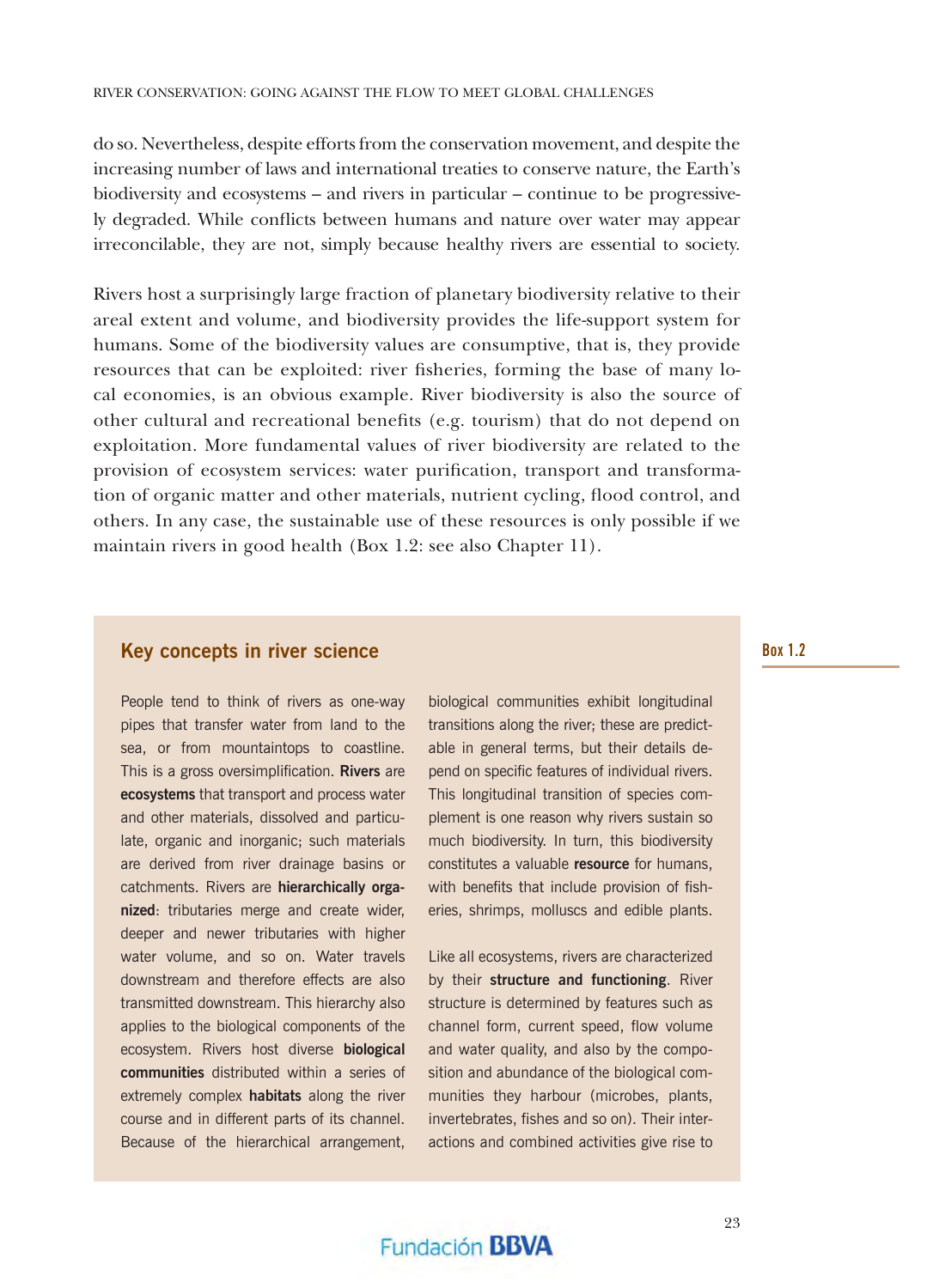**Box 1.2 (cont.): Key concepts in river science**

river ecosystem functioning, which involves processes such as primary production by plants, transformation of organic materials, nutrient retention, water purification, and secondary production by fishes. In turn, these processes are at the base of **ecosystem services and benefits** of importance for humankind, such as the provision of clean water and flood prevention.

River ecosystems have four important **dimensions** (Ward 1989) that need to be accounted for in management plans:

- **Longitudinal**. Rivers change from source to mouth as they transport materials from the upper to the lower course and throughout the drainage basin. In turn, the physical characteristics of the channel, the range of habitats available and the associated biological communities, change also.
- **Vertical**. Rivers are linked to underground water. An important but often neglected part of the river is the hyporheos, which includes the mass of water circulating among the river sediments, hidden from view, but nevertheless the site of important chemical reactions and biological processes.
- **Lateral.** Rivers are tightly linked to their margins and floodplains, which are integral parts of river ecosystems. When rivers flood large quantities of materials and organisms are exchanged between the aquatic and terrestrial habitats.
- **Temporal.** Rivers are in constant change: in the short term, or on a seasonal basis, periods of rainfall and drought result in dramatic changes in river characteristics, floods disturb biological communities, but at the same time favour the migration of fish and trigger the reproduction of many organisms; in the longer term, river channels migrate laterally or vertically, as the river engineers its floodplain reaches or erodes its valley. Maintenance of this multiscale temporal variability is essential for river health.

Meyer (1997) adds a further relevant dimension: the **social** or **human context**. Rivers are affected directly or indirectly by multiple human activities, and effective river conservation cannot be based solely on the needs of wildlife. Instead, river conservation must take account of the needs and interests of people living along their banks and within the drainage basin.

Most of the early conservation efforts in rivers focused on flagship species of interest for the general public (e.g. salmon), whereas their habitats or ecosystems were neglected. This was problematic, since the decline of a species may be due to slow and or subtle degradation of habitat conditions, and not necessarily a result of over-exploitation or (in the case of migratory fishes such as salmon) dams blocking access to breeding sites. Furthermore, habitat degradation may affect ecosystem functioning, thereby indirectly impacting species of particular interest to humans. Thus, there is an inherent tension in conservation biology: species are the unit for conservation, but the need to provide conditions that allow a species to persist generally requires that conservation efforts focus also on ecosystem protection and/or restoration.

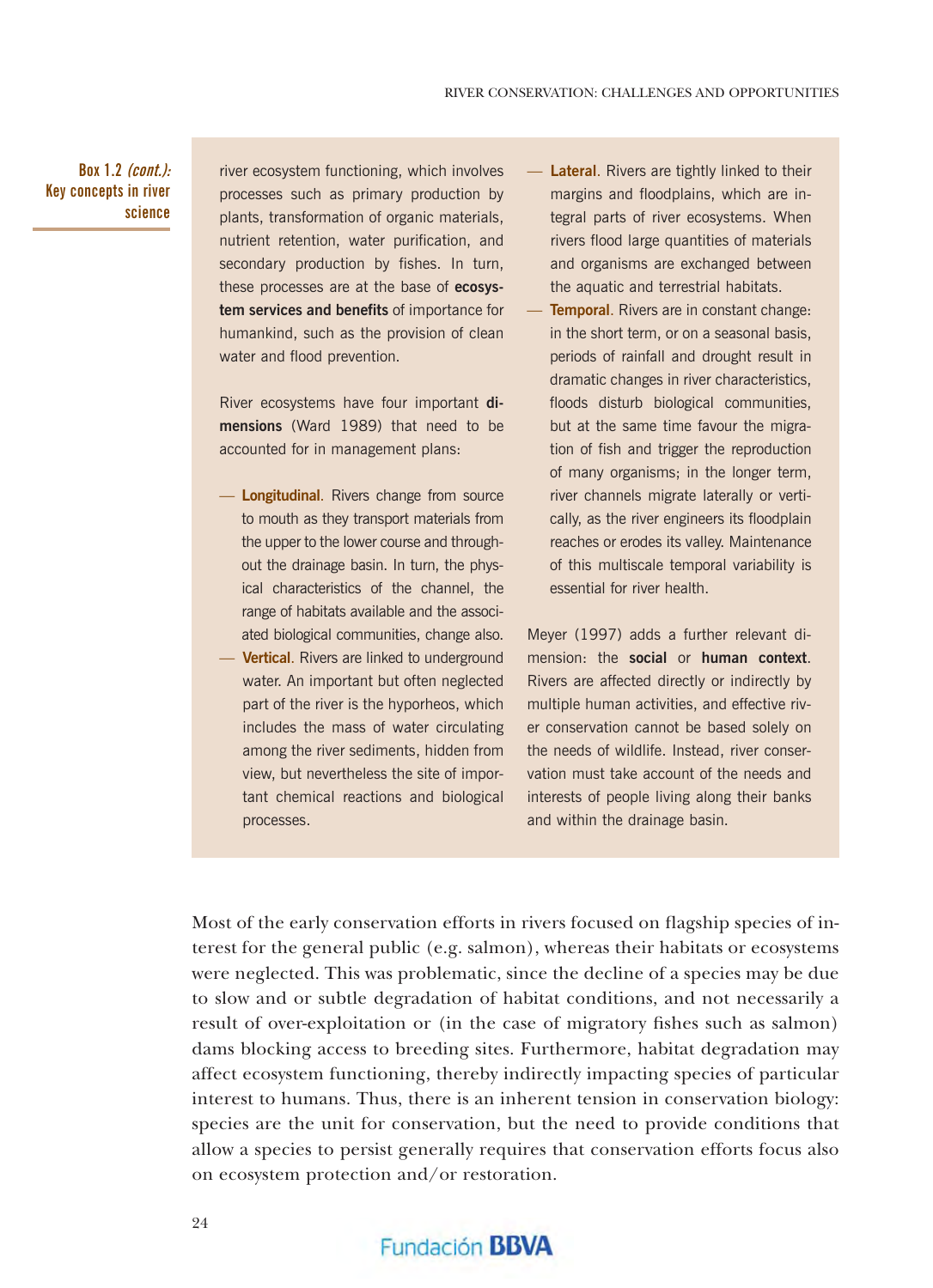A fundamental question for scientists is how much biodiversity can be lost without seriously compromising natural processes? Although some general principles have emerged (Hooper et al. 2005), there is still much debate on the relationship between biodiversity and ecosystem functioning. The "conventional" view, also called the diversity-stability hypothesis, states that as we lose species, ecosystem function is affected proportionally. A second possibility (the redundancy or rivet hypothesis) is that loss of species has no effect on function until some critical threshold below which ecosystem functioning fails. A third possibility, called the idiosyncratic hypothesis, holds that there are no general rules, that functioning may be unaffected by the loss of certain species, but greatly impacted by the loss of others. According to this hypothesis some species would be more important than others. Amongst these (see Box 1.3) may

#### **All species are not equal**

All species should be viewed as deserving the same level of protection. However, conservation biologists pay special attention to certain species because of their overall significance to the ecosystem as a whole:

**Engineer species.** Are species that modulate the availability of resources for other species, and so, change the environment creating new habitats. The best known riverine engineer is the beaver, whose dams convert fast-flowing reaches in ponds, flood riparian areas, etc. Other engineers are riparian trees, which create architecturally complex habitats and exert a profound influence on channel form.

**Keystone species.** Are species that have a disproportionate effect on biological communities, because of their size or activity. Many top predators are keystone species, since their effects on prey cascade down food chains, affecting the entire food web.

**Sentinel species.** Are species that, because of their sensitivity to changes, can give an early warning of oncoming problems. Thus, scientists can use them like the miners used canaries to detect the existence of toxic gases; typically, they are species with a very low tolerance to pollutants.

**Umbrella species.** Are species that have a large requirement for space, and therefore protecting them provides protection to many other species. This is the case of the Pacific salmon that helped protect the wood accrual and the river integrity in the Pacific Northwest. Some species may confer this overall protection because they attract public attention **(flagship species)**, as in the case of the platypus in Australia, or dolphins in many tropical rivers.

On the other hand, excessive proliferation of certain exotic **invasive species** is a major threat to biodiversity, as they can displace native species (by completion or predation) thereby tending to homogenize ecosystems throughout the world (Chapter 8).

#### **Box 1.3**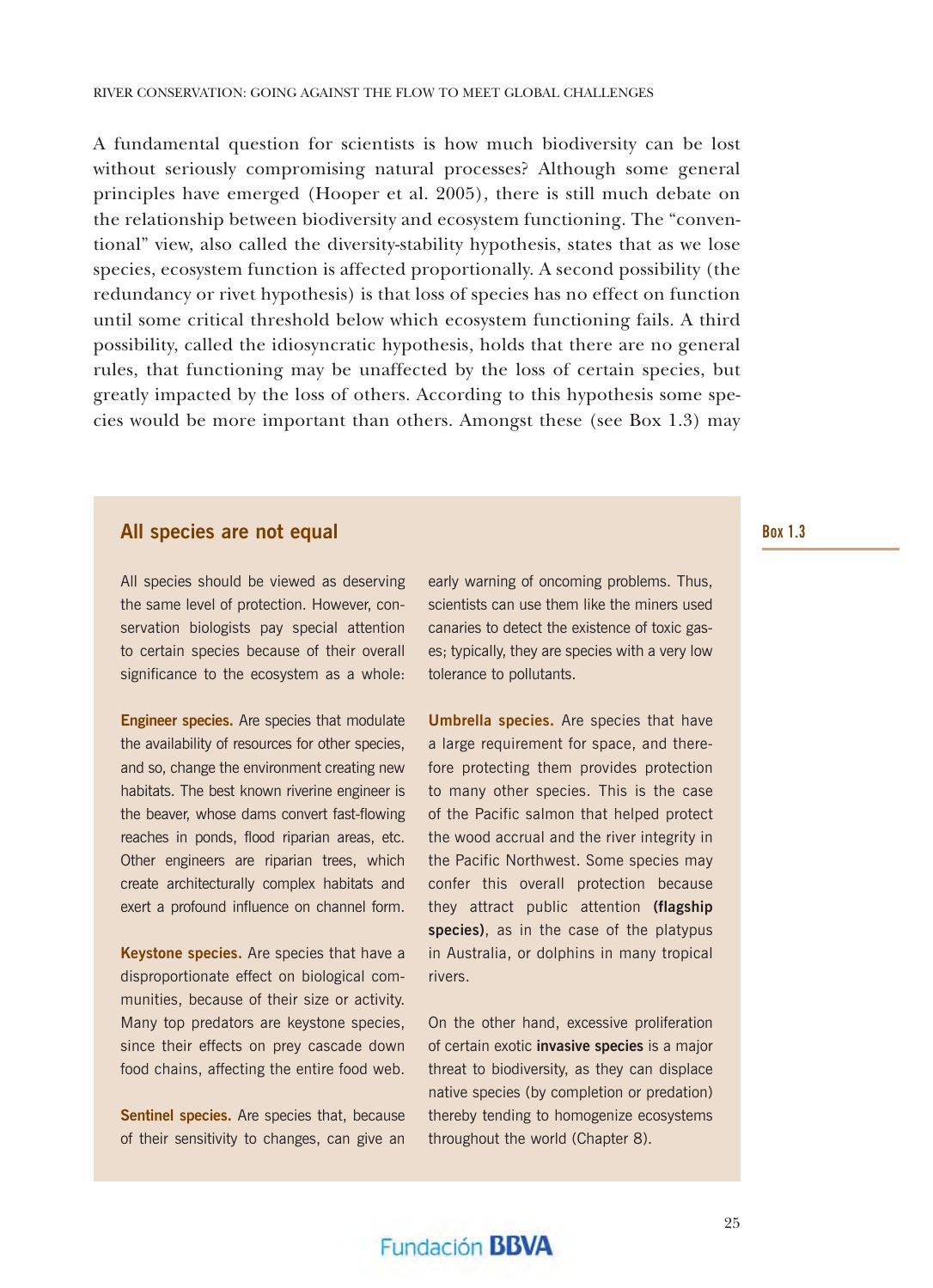

**Figure 1.5:**

The Yangtze river dolphin was declared "functionally extinct" in December 2006 after extensive surveys along its home river had failed to yield any sightings. The dolphin has not been reported in the wild since then, and none remain in captivity

> be top predators, which, by feeding disproportionately on certain prey species affect assemblege structure, food webs and ultimately ecosystem functioning, or species that actively modify habitats, like the beaver, whose dams create ponds and reduce the downstream transport of material. A related point is that the magnitude of variability in ecosystem processes increases when species are lost and this tends to reduce the likelihood that multiple ecosystem functions can be sustained (Peter et al. 2011).

> One thing is certain: the species cannot be conserved in nature unless we also maintain their habitats and the ecosystems within which they are embedded, plus the linkages between these ecosystems and their surroundings (Chapter 10). This is an especially complex challenge for river networks, which exhibit connectivity in multiple dimensions (lateral, vertical, longitudinal; see Box 1.2) that complicate management and conservation efforts. Therefore, protection of a given species, habitat or river segment cannot be focused on a single location, but needs to include upstream and downstream reaches, the riparian zone or floodplain, and even influences from the entire drainage basin and atmospheric inputs (e.g. nitrogen deposition). A basin-wide perspective for conservation and management is therefore essential (Chapter 12). Further, rivers are dynamic ecosystems, and this often conflicts with management that attempts to conserve rivers as they are

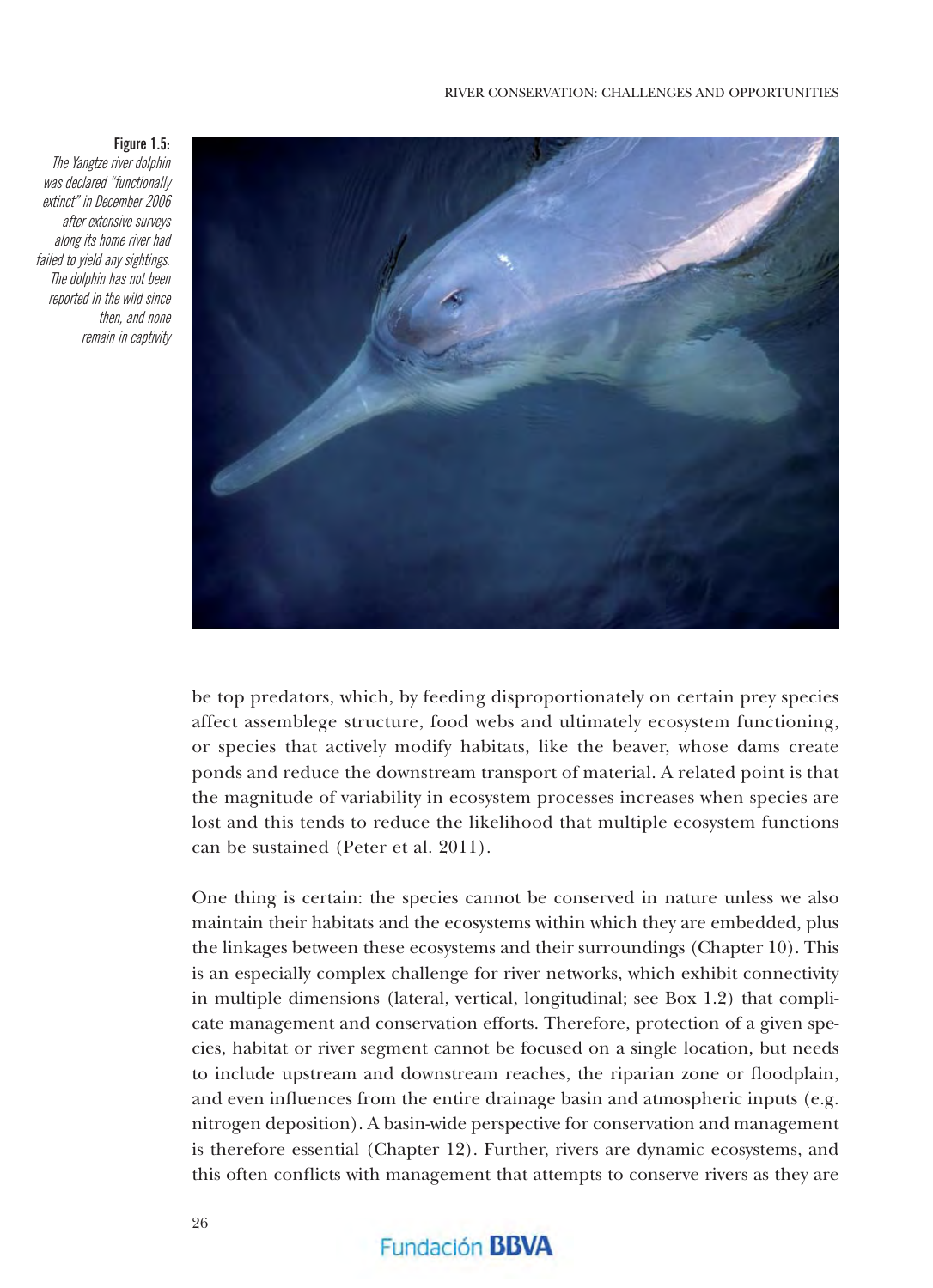now, or as they were in some moment of the past. Since change is an essential characteristic of healthy riverine ecosystems, then conservation and management plans must take account of this changeability and complexity. We know that this is challenging in human-dominated landscapes where the desire for stability or predictability of environmental conditions takes priority over the need to allow rivers to undergo (for example) seasonal flood-pulse cycles (Chapter 2).

#### **1.4. The main threats to river conservation**

Rivers offer prime examples of ecosystems threatened by multiple stressors (Figure 1.6), with the interactions between stressors being especially complex because of the hierarchical arrangement and complexity that characterize river systems (see Box 1.2). The effects may be synergistic, and are certain to be further amplified by changes in the global water system driven by climate change, with uncertain – but very likely detrimental – consequences for river ecosystem structure and functioning.

One of the main threats to river ecosystems are alterations of the hydrologic regime (Chapter 2), as they directly affect the availability of water, which is the essential environment for many riverine species and an important force shaping habitats both in the channel and on the floodplain. Rivers, originally characterised by flows that varied with the regional climate, are increasingly affected by either direct impacts such as damming and water abstraction, or indirect ones such as increase of impervious areas in their drainage basin. In most cases the



**Figure 1.6:**

Physical and biological alterations interact through complex feed-backs and affect the biodiversity and functioning of river ecosystems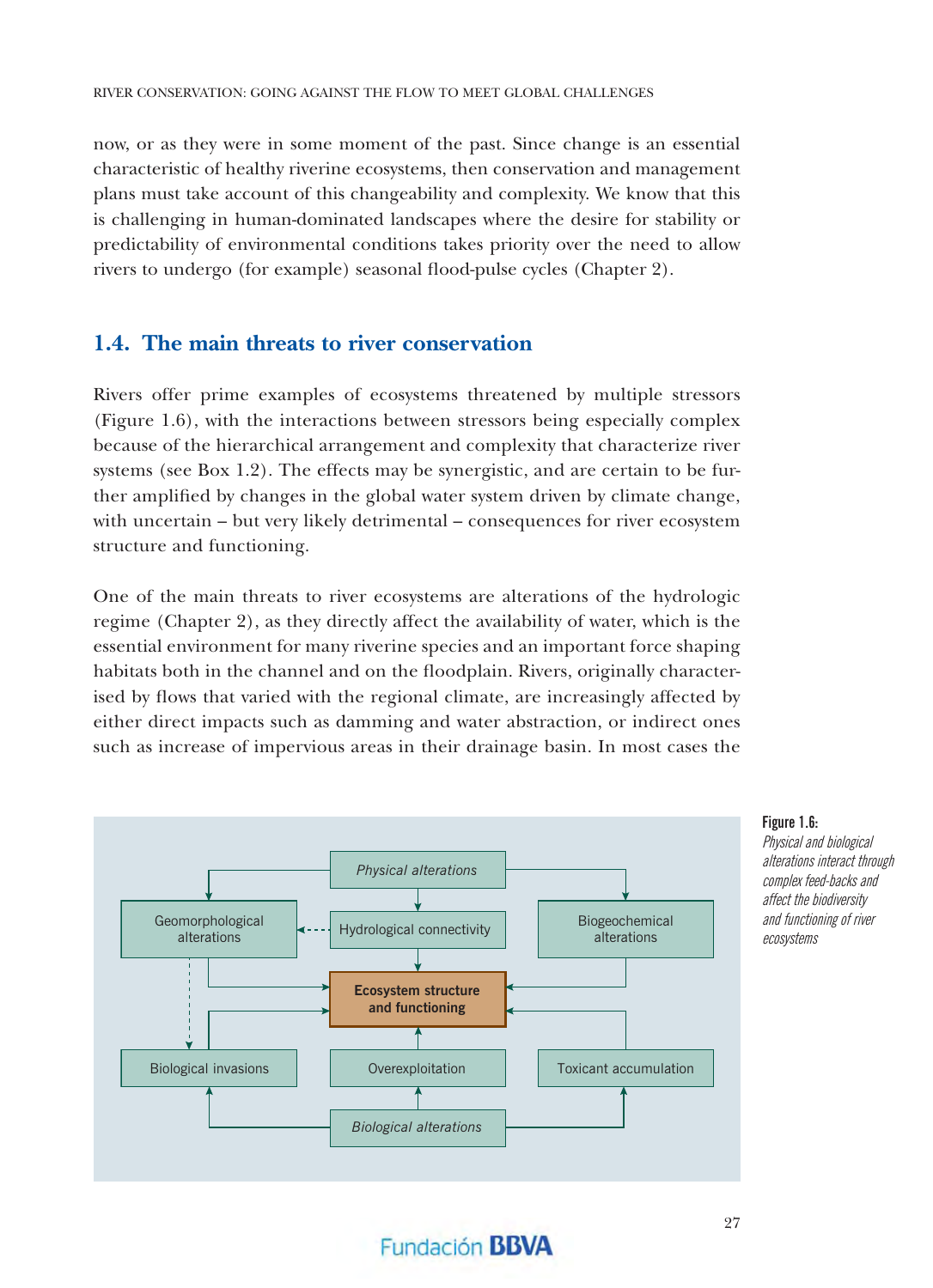frequency, timing and magnitude of floods and droughts are altered, which has detrimental consequences for organisms adapted through natural selection to the natural water regime. In some cases rivers, once wild and noisy, simply cease to flow for long periods, as a result of excessive water drawdown, or are reduced to concrete-lined channels or drains. Such "silenced" rivers are the paradigm of an impaired ecosystem.

Rivers are diverse and dynamic ecosystems but also are among the most endangered habitats in the world. Their degradation reduces biodiversity and ultimately affects human society Humans have wrought profound changes upon the physical structure of river channels, impairing their life-supporting architecture for riverine communities (Chapter 3). Natural river channels are complex and dynamic, and many species are adapted to and depend upon these characteristics for survival. Even humans have relied on these features, as shown by the example of the ancient Egyptian civilization that depended on the flood cycle of the mighty Nile. Nevertheless, as the technological capacity of humans rose, increasing discomfort with the capricious flooding and wandering of rivers led to huge investments of effort to harness their powers, by damming, building levees, channelizing, or otherwise controlling channel form and mobility. Many rivers are today but a caricature of the complex and dynamic ecosystems they once were, and biodiversity and ecosystem functioning are consequently profoundly compromised.

Pollution is an epidemic and well understood threat to rivers. Sometimes pollution can be caused by natural, even essential substances, when they appear in too high concentrations. This is the case of nutrients, that can be a blessing or a curse, depending on the local conditions (Chapter 4). Nutrients are essential elements for primary producers such as algae and other plants, but when concentrations are too high they result in changes that can lead to fouling of water, lack of oxygen, and declines in biodiversity. Human activities are greatly increasing the amount of nutrients circulating worldwide across biogeochemical cycles, and thus, more and more nutrients tend to reach rivers. This can happen either through diffuse sources, such as atmospheric deposition of nitrogen or nutrients applied as agricultural fertilizers that run-off the land or percolate through the soil into rivers, or through point or end-of-pipe sources such as urban wastewater. Nutrients offer a clear example of the complex relationship between human actions and river health. Some pollutants are more insidious, as they are novel substances, synthesised by humans for various purposes, but which nevertheless end up in rivers. This is the case of pharmaceutical drugs, pesticides, and other substances with potentially-powerful biological effects, which are frequently detected together with their degradation products. These so-called emerging pollutants pose a large challenge to science and environmental management, as very little is known of their action mechanisms in the biota, of their mobility and accumulation in food webs, nor of their interactions

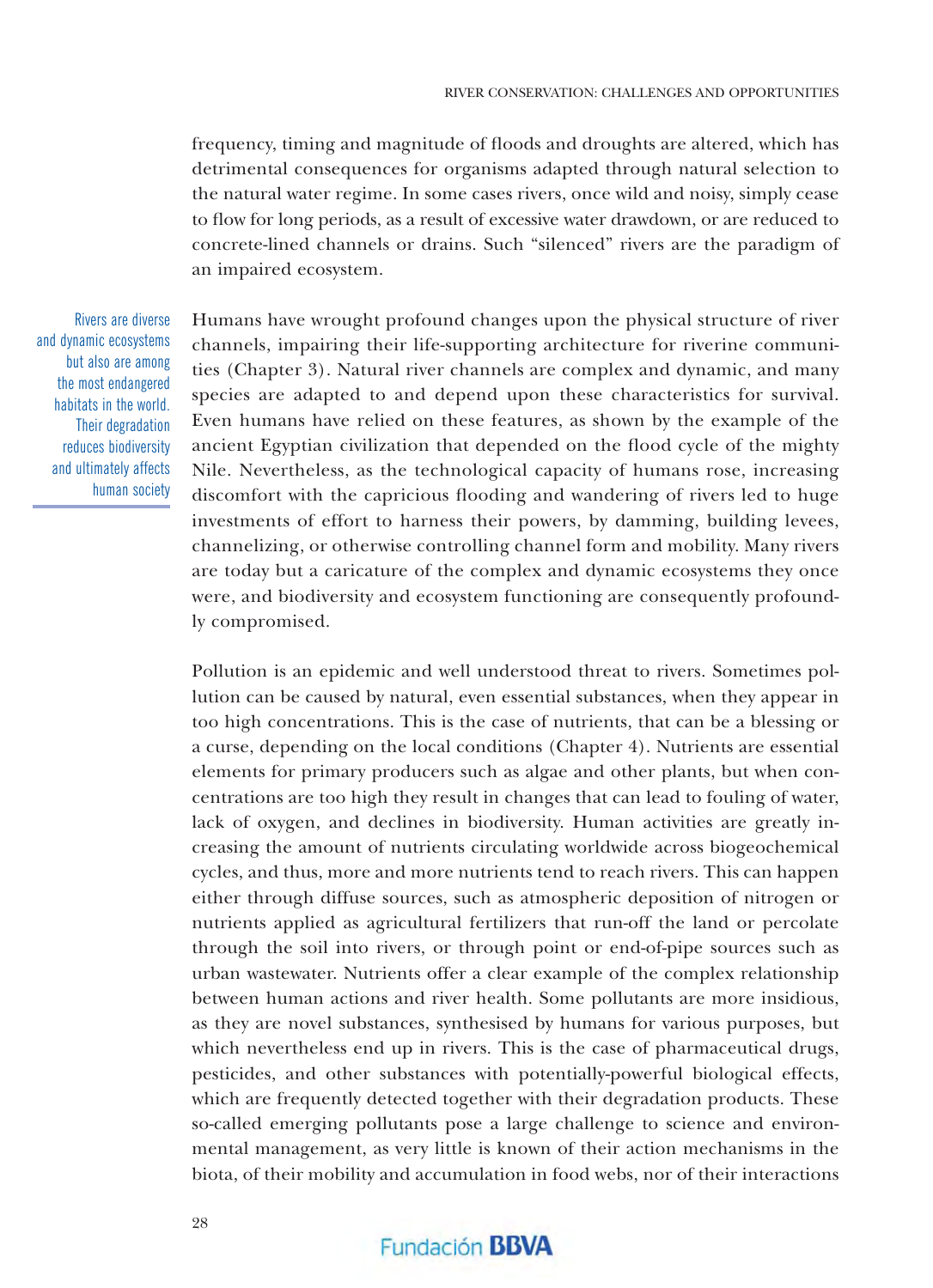in complex mixtures, as can often be found in rivers (Chapter 5). Depending on their chemical characteristics, many pollutants remain within water or are stored in the sediments. Others are more volatile, and thus distributed in the air, can "hop" across watersheds to areas far from where they were originally released. Viewed in this way the entire Earth functions as a huge distiller, with pollutants volatilizing in warm areas and being deposited in cooler localities. The high concentrations of pollutants detected in apparently pristine regions like the Arctic or high-mountain areas show the pervasive effect of human actions, and the need for global responses to the current threats.

As a result of these and other drivers including overexploitation, river biodiversity is declining even faster than its terrestrial or marine counterparts (Chapter 6). This places a profound responsibility on the current generation, since societal decisions taken in the next few decades will determine the long-term fate of riverine (and other) biodiversity, and the opportunities (or not) that future human generations will enjoy to appreciate, understand and benefi t from that heritage. As species are being lost, serious concerns are raised about the effects of loss of biodiversity on ecosystem functioning – an important and developing fi eld of current scientific research (Chapter 7). Biological invasions are also a cause for serious concern (Box 1.3; see also Chapter 8), as opportunistic exotic species are both promoted by environmental degradation and pose a major threat to native biodiversity. Indeed, the global spread and proliferation of native species may well result in the Anthropocene becoming known also as the Homogocene.

This list of threats to river ecosystems is by no means fully comprehensive. Moreover, global climate change, which may override or magnify, the impacts of some of them, will affect river ecosystems and humans alike. Human adaptation to climatic uncertainty will certainly lead to engineering responses that will further alter river systems globally since, as shown by Vörösmarty et al. (2010), enhanced human water security is generally accompanied by greater pressures upon river ecosystems.

#### **1.5. What needs to be done? Elements for a debate**

It is now clear that effective river conservation needs to take a landscape perspective, since rivers depend crucially on processes occurring in their riparian areas (Chapter 9) and on connectivity with the land and across the river network (Chapter 10). This was made clear almost 40 years ago in a seminal paper in which Noel Hynes (1975) stressed the close relationship between the stream and its valley. The relationship between the river and its drainage basin casts the spotlight away from the water alone to conservation of the surrounding land-

#### Rivers are threatened by changes in the amount and timing of water flow, changes in channel form, excess nutrients and pollution, and spread of invasive species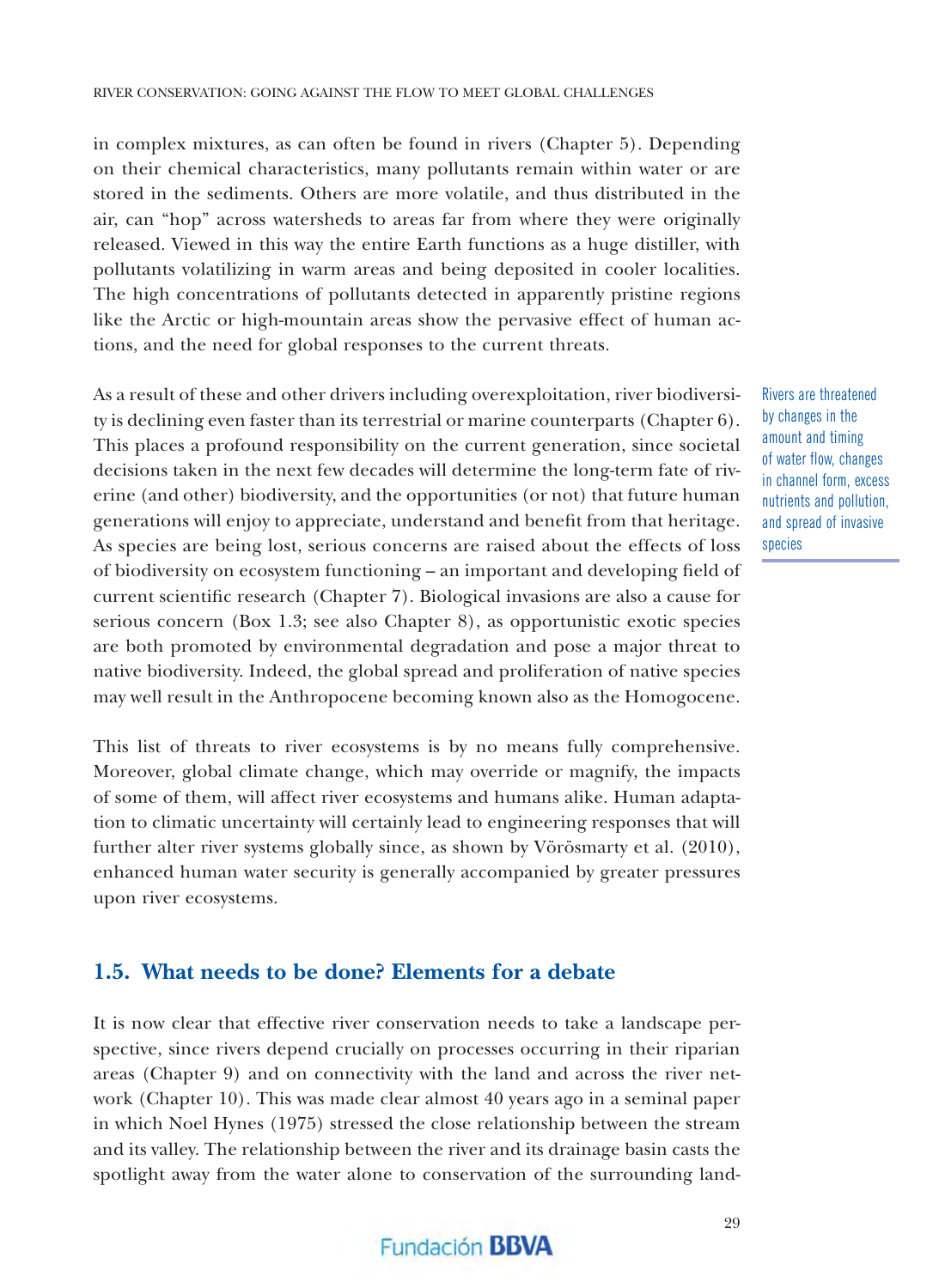#### **Box 1.4**

#### **Conservation, an ethical question**

One of the current arguments to conserve rivers is that they provide **ecosystem services**: i.e. goods and other benefits that are important to society. These benefits decrease or can even disappear when river ecosystems are degraded. Assuming this is correct, it can be a powerful argument for conservation, especially if we are able to value these services in economic terms. Evidence that services produce economic benefits would provide a strong incentive for decision-makers and managers to implement effective conservation measures for river ecosystems. The relationship between nature conservation and ecosystem services is not straightforward, and matters such as inter-generational value (or inheritance value) of biodiversity may not be easily monetarised.

The question remains of whether we should value species or ecosystems only inasmuch as they benefit us humans directly. This is not a scientific question, but an ethical one, and scientists are no better equipped than anyone else to provide the right answer. Nonetheless, ethical questions are an important part of the human dimension of

river conservation. Humans, by their very existence, modify the environment, and thus, a large human population will always have an impact on nature. We cannot avoid exploiting natural resources and transforming the landscape to some degree. The value of nature is not determined solely by the satisfaction it provides for human needs, since species and ecosystems that evolved through millennia cannot be defined purely in terms of their utility for a relatively recently-evolved sentient ape. Instead, these products of evolution have their own intrinsic value – in and of themselves.

This ethical issue can be put as follows: species have their own right to exist and, if that is the case (or even if it is not) humans have the obligation to pass on to our descendants an intact version of the diverse biosphere that we ourselves have been fortunate enough to enjoy. *Homo sapiens* is the only species on our planet capable of pondering and acting upon ethical concerns about the species with which we share both a planet and an evolutionary history, and it behoves us to act in a way that avoids driving them to extinction.

scape, this is by no means a simple matter. River ecosystems face many threats, as do many humans dependent on scarce, unpredictable and/or contaminated water sources. Pressures on rivers from burgeoning human populations, their need for drinking water, for water for agriculture and industry, are all growing, and the looming spectre of anthropogenic climate change adds uncertainty as to how pressure on water resources may change in the medium and longer term. We have already lost some significant components of freshwater biodiversity, but far more are in decline. Nonetheless, appropriate action now has the potential to make a large difference for future generations. This is a time for action: the present generation is likely the last with a chance to preserve a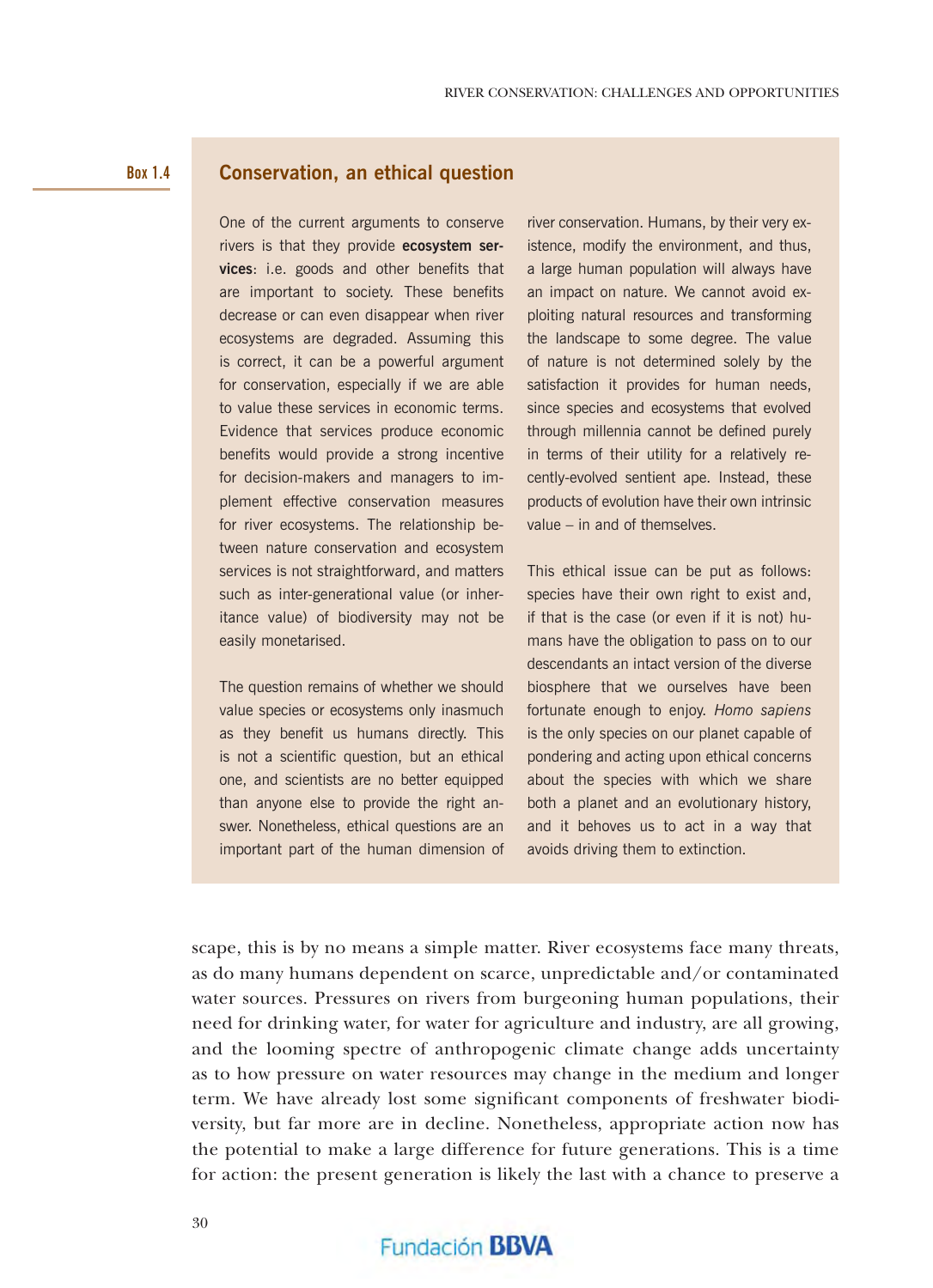significant fraction of the biodiversity inherited from our ancestors and thereby bequeath it to our descendants.

Although species that have become extinct are gone forever, part of the damage done to freshwater ecosystems is potentially reversible (Chapter 11). Visible signs of this include the dramatic improvement of water quality in many European rivers (Tockner et al. 2009), and the growth of citizen stewardship related to river conservation in several countries (Chapter 13). Rivers are especially resilient ecosystems: pollutants tend to be diluted and washed downstream much faster than they disappear from soils, and river biota, shaped by natural selection in a highly variable environment, shows remarkable resilience and, so long as connectivity within rivers is maintained, rapid re-colonisation ability. Recovery of degraded rivers also requires alleviation of human stressors or pressures upon them, which demands both scientific understanding and, perhaps more importantly, political will.

One possible avenue for effective conservation is to increase efforts in river restoration. Ecosystem restoration is an activity devoted to recovering lost structure and functions, and thus, should not be confounded with "gardening" river margins in urban areas, as it often is. Instead, river restoration should focus on recovering the dynamic characteristics of rivers, characteristics that include the channel lateral mobility and the capacity to flood the floodplains, upon which many important ecological features and ecosystem functions depend (Chapter 11). But to what state should a river be restored? In some parts of the world the answer can be straightforward, but in regions such as Europe with an environment substantially modified by humans for centuries, the question is not trivial. Should we restore a river to its state 100 years ago? To the pre-industrial state? To its state in the Middle Ages? As we go further back in time, we have less precise information on the state of the river, and must face the possibility that land use transformation, the establishment of non-native or invasive species, and climate shifts may make it impossible to restore the river to its original state. In such circumstances, it may be more appropriate to aim at river rehabilitation: i.e. changing the condition of the river to an extent that some ecological functionality can be maintained and some enhancement of biodiversity brought about.

Irrespective of whether the goal is river restoration or rehabilitation, conservation and management practices must be integrated within a landscape framework. As mentioned above, river conditions are the product of activities within their drainage basins, and the solution to problems at one locality within the river network often lies some distance away within the catchment or upstream.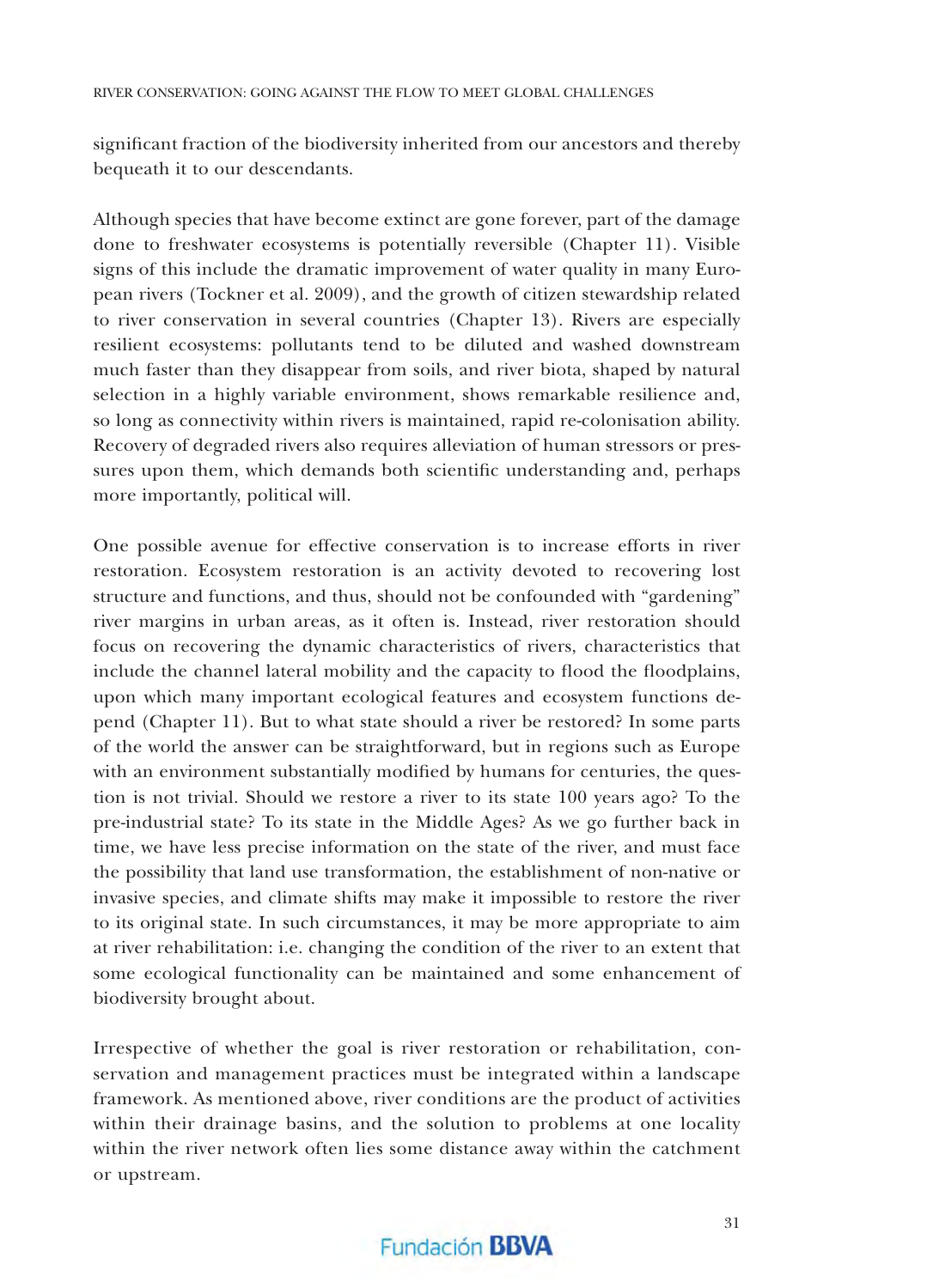The landscape framework is necessary not only when addressing pollutants originating in the drainage basin. Rivers are non-linear ecosystems that form branched networks through which water and material are transported longitudinally. This architecture imposes special constraints upon the movement of aquatic animals, which has important implications for the long-term viability of populations. For instance, when any factor causes the loss of a given species in a particular reach, the population of this species can sometimes recover if there are upstream sources of colonists. Populations inhabiting other streams in the same network can also be a source of colonists, but only if there are no barriers (such as dams or waterfalls) to dispersal from the source to the receiving reach. Therefore, this type of barriers can produce far-reaching impacts by blocking animal migration. A broader perspective is needed when considering the loss of a species from an entire drainage since, in this case, recolonization will only occur by way of dispersal across a terrestrial landscape (possible for dragonflies, not so for fish) or by fully aquatic animals travelling along the coast between river mouths. This can only occur if the species concerned has tolerance for saline water. For species that can neither travel across land nor tolerate salt, there may be a case for human intervention to reintroduce native species to degraded rivers so as to facilitate restoration or rehabilitation efforts.

The present environmental crisis cannot be attributed to a lack of knowledge. Indeed, it could be argued that it is rather a product of a failure to apply the knowledge that already exists. Nevertheless, many scientific questions remain to be addressed. There is an urgent need to gain knowledge of the effects and fate of the many toxic compounds (pharmaceuticals, cosmetics, and a host of pesticides and other chemicals) that are being added to inland waters globally, so as to better understand their effects on humans and ecosystems (Chapter 5). We need better knowledge of the transport and fate of pollutants in the biosphere, of their bioaccumulation and of their interactions. We also need deeper understanding of biodiversity and its relationship to ecosystem functioning and the benefits enjoyed by humans since, at present, the function and ecological role of the vast majority of species remains unknown or uncertain (Chapter 6). This is particularly so for microorganisms. An entirely different challenge is posed by the need to enhance river restoration and rehabilitation efforts: we must define ways to restore the dynamism of fluvial channels, so as to provide the appropriate conditions to maintain biodiversity and ecosystem functioning, and to do so in a highly modified human-dominated landscape. Maintaining the spatiotemporal variability of river ecosystems (e.g. the annual flood cycle), to which the native biota are adapted, provides one of the best defences against the invasion by exotic or non-native species. It is also necessary to find ways of connecting populations of animals that have been fragmented by dams or by highly-altered river reaches. Environmental water

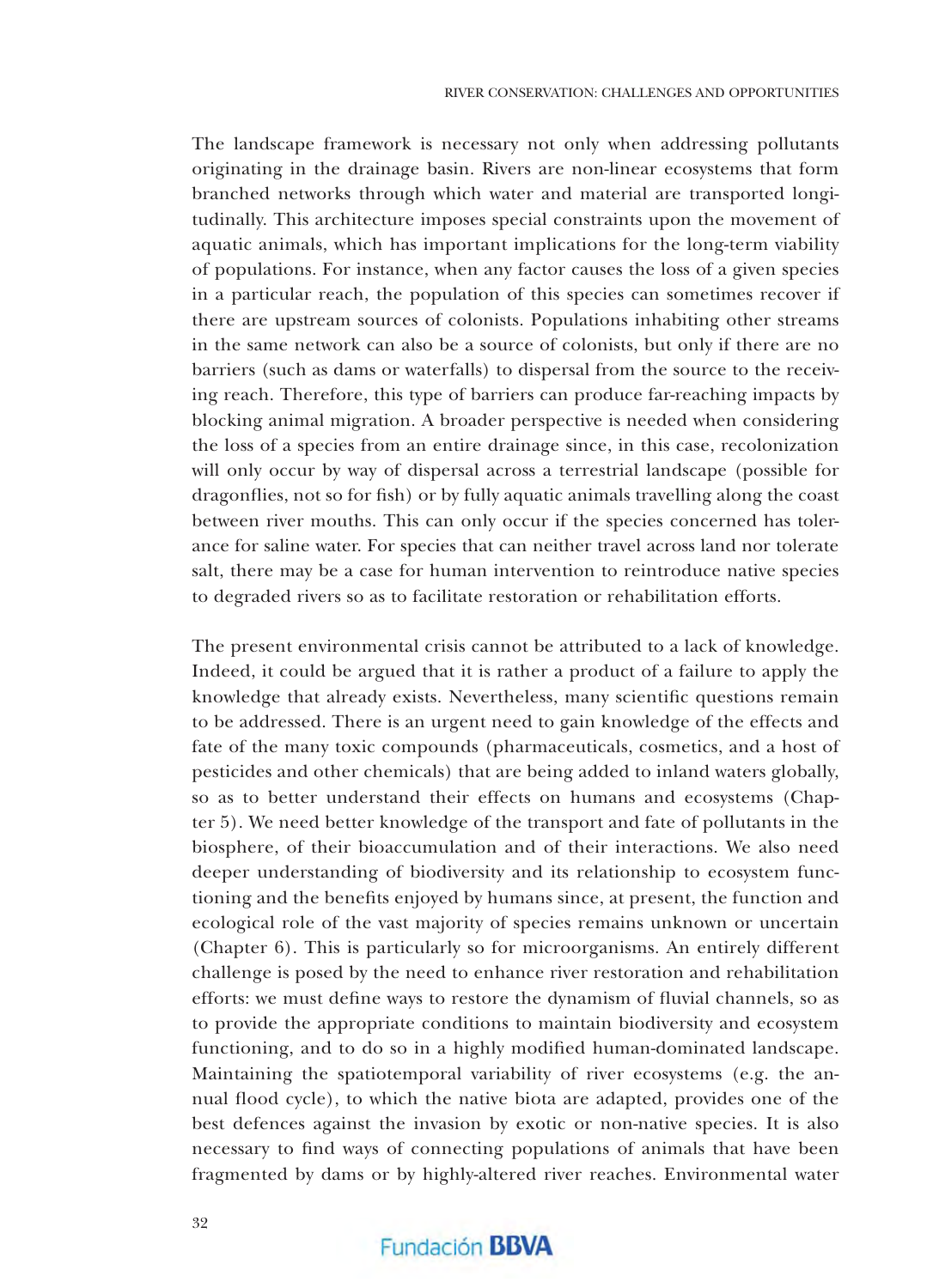#### **Sustainable development; what is it?**

Sustainable development is a widely-used term, but one that is often applied in very loose, even contrasting ways. **Sustainability** implies use of resources in a manner that does not restrict the opportunities of future generations to use them.

Sustainability can be seen as a three-legged stool with **social**, **economical** and **ecological** legs. The social leg is linked to the goals we desire as a society; the economic leg refers to the ways we devise to reach these goals; and the ecological leg concerns the limits imposed by nature. Each leg is essential to the stability of the stool; in particular, the stool will collapse if the ecological limits of the system are exceeded and that leg is no longer able to support the whole.

Management of fisheries offers a good example. Societies must decide the needs to

be met when exploiting a fishery; this might include goals such as deriving the highest possible revenue in the long term, or combining fish production with conservation of leisure opportunities. To achieve this, resources must be used in an economically sound way, by investing money in renewing the fishing boats or establishing size limits. Whatever decisions are made, they must take account of the ecological context, the biological capacity of the fish population to be harvested. Many fisheries have been doomed as a result of political decisions (on economic or societal grounds) to exploit more than the sustainable limits proposed by scientists, or simple inaction and failure to introduce legislation to control overfishing. In the long term, of course, decisions that fly in the face of ecological reality are hardly likely to benefit societies or the fishery stocks they (over)exploit.

allocations (e-flows) for rivers must also be defined so as to meet the needs of intact ecosystems while, at the same time, satisfying human needs for water. This will be a major challenge in more arid regions (for example) where water that is allowed to flow to the sea may be regarded by human users as "wasted". Again, the need to achieve this balance highlights the necessity of gaining a better understanding of the relationship between biodiversity and ecosystem functioning.

Above all, it is essential to educate citizens and to demonstrate and convey the importance of freshwater biodiversity to ecosystem functioning as well as the need to protect both that diversity and the benefits accruing to humans. Arguably, awareness is the key thing for society; once we become aware, then we will force governments to proceed with conservation action and embed such action in appropriate policies. To date, however, it seems that public perception of the importance of freshwater biodiversity, and the need to protect it, falls far short of what conservation biologists wish for, and fuller engagement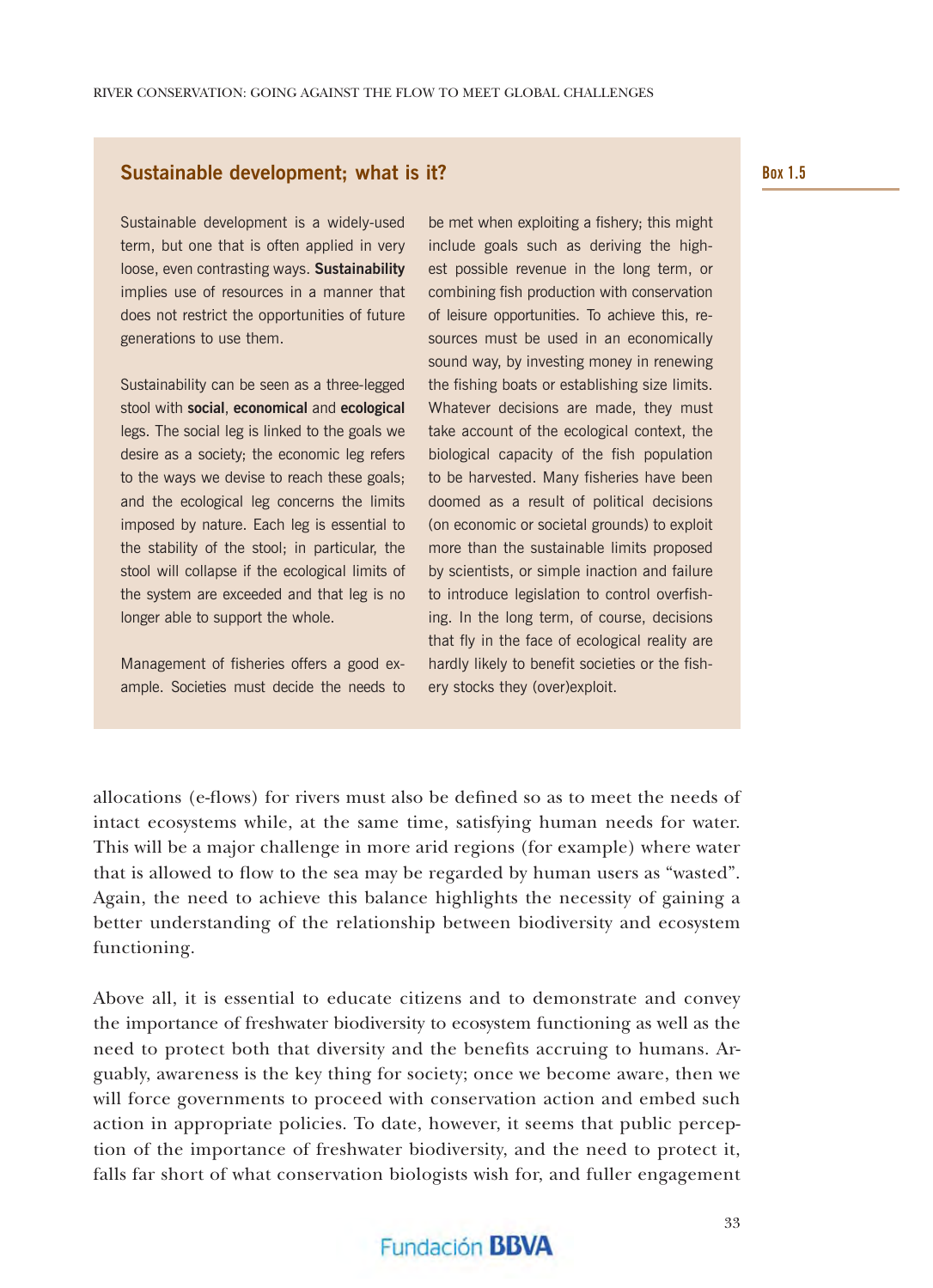of the scientifi c community will be needed to translate our good intentions into the necessary action by public stakeholder groups. In the future, our generation will be judged, not by how we tackled the financial crisis, nor by the beauty of our architecture, but by the biological heritage we leave, and especially by the state of the environment. Success in that regard will require an innovative combination of scientific knowledge, political conscience and economic perspicacity with societal willingness. We must hope it is not too late to bring this about.

This chapter has benefited from results and ideas from the SCARCE project (Consolider Ingenio CSD2009-00065), funded by the Spanish Ministry of Science and Innovation.

#### **1.6. References**

- Dudgeon, D., A.H. Arthington, M.O. Gessner, Z.-I. Kawabata, D.J. Knowler, C. Leveque, R.J. Naiman, A.-H. Prieur-Richard, D. Soto, M.L.J. Stiassny, and C.A. Sullivan. "Freshwater biodiversity: importance, threats, status and conservation challenges." *Biological Reviews* 81 (2005): 163-182.
- Hooper, D.U., F.S. Chapin, J.J. Ewel, A. Hector, P. Inchausti, S. Lavorel, J.H. Lawton, D.M. Lodge, M. Loreau, S. Naeem, B. Schmid, H. Setälä, A. J. Symstad, J. Vandermeer, and D.A. Wardle. "Effects of Biodiversity on Ecosystem Functioning: A Consensus of current knowledge." *Ecological Monographs* 75 (2005): 3-35.
- Hynes, H.B.N. "The stream and its valley." *Verhandlungen Internationale Vereinigung Limnologie* 19 (1975): 1-15.
- Kummu, M., and O. Varis. "The world by latitudes: a global analysis of human population, development level and environment across the north-south axis over the past half century." *Applied Geography* 31 (2011): 495-507.
- Leopold, A. *A Sand County Almanac. And sketches her and there.* New York: Oxford University Press, 1949.
- Meybeck, M. "Global analysis of river systems: from Earth system controls to Anthropocene syndromes." *Philosophical Transactions Royal Society London B Biological Sciences* 29 (2003); 358: 1935-1955.
- Meyer, J.L. "Stream health: incorporating the human dimension to advance stream ecology." *Journal of the North American Benthological Society* 16 (1997): 439-447.
- PETER, H., I. YLLA, C. GUDASZ, A.M. ROMANÍ, S. SABATER, and LARS J. TRANVIK. "Multifunctionality in microbial biofilms is constrained by diversity." *PLoS ONE* 6, no. 8 (2011): e23225.
- Rockström, J., W. Steffen, K. Noone, Å. Persson, F.S. Chapin, III, E.F. Lambin, T.M. Lenton, M. Scheffer, C. Folke, H.J. Schellnhuber, B. Nykvist, C.A. de Wit, T. Hughes, S. van der Leeuw, H. Rodhe, S. Sörlin, P.K. Snyder, R. Costanza, U. Svedin, M. Falkenmark, L. Karlberg, R.W. Corell, V.J. Fabry, J. Hansen, B. Walker, D. Liverman, K. Richardson, P. Crutzen, and J.A. Foley. "A safe operating space for humanity." *Nature* 461 (2009): 472-475.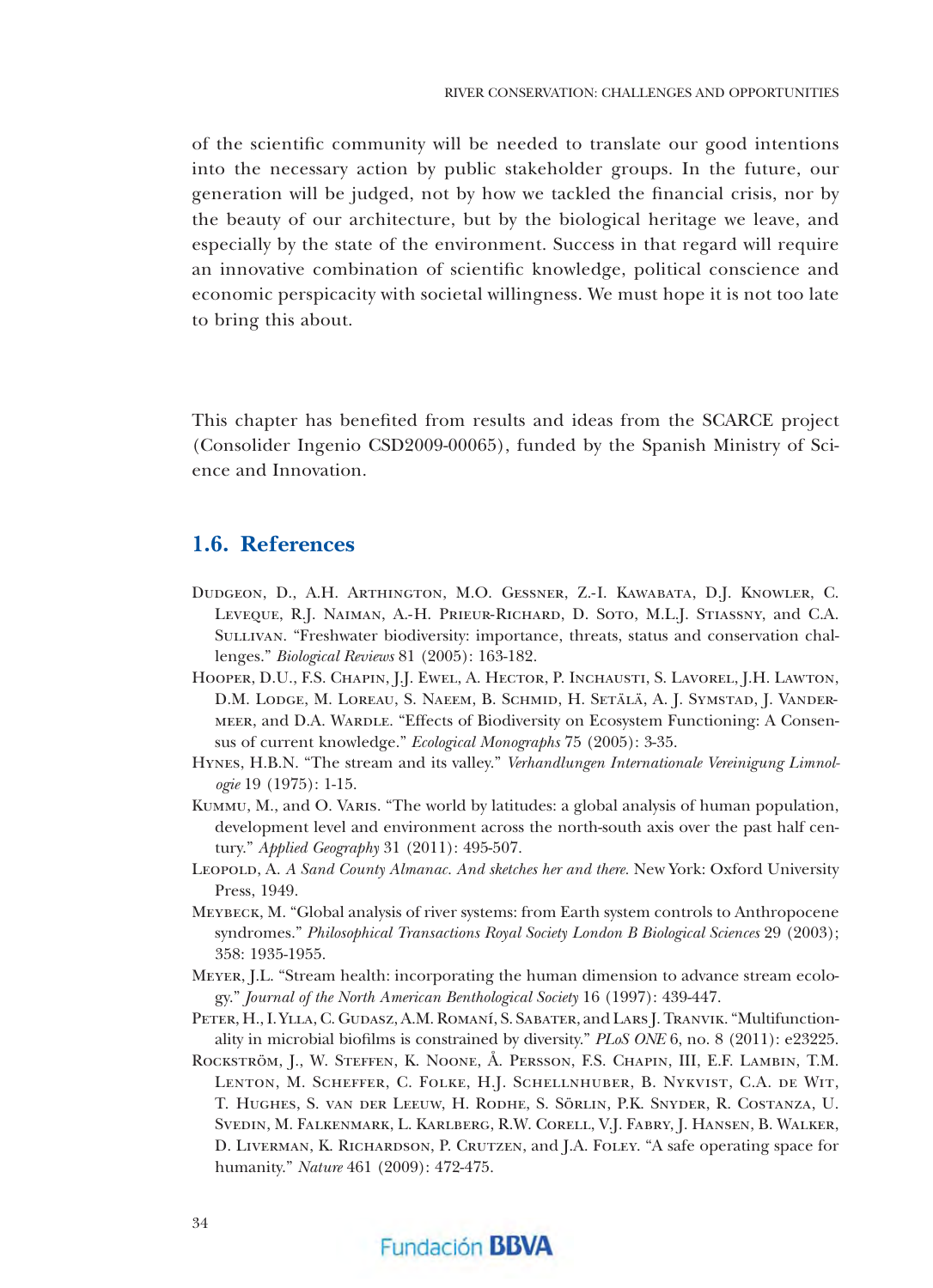- Sabater, S. "Alterations of the global water cycle and their effects on river structure, function and services." *Freshwater Reviews* 1 (2008): 75-88.
- STEFFEN, W., P.J. CRUTZEN, and J.R. McNEILL. "The Anthropocene: Are humans now overwhelming the great forces of nature?" *Ambio* 36 (2007): 614-621.

Tockner, K., U. Uehlinger, and C.T. Robsinson. *Rivers of Europe.* Academic Press, 2009.

- Vörösmarty, C.J., P.B. McIntyre, M.O. Gessner, D. Dudgeon, A. Prusevich, P. Green, S. Glidden, S.E. Bunn, C.A. Sullivan, C.R. Liermann, and P.M. Davies. "Global threats to human water security and river biodiversity." *Nature* 467 (2010): 555-561.
- Ward, J.V. "The four-dimensional nature of lotic ecosystems." *Journal of the North American Benthological Society* 8 (1989): 2-8.